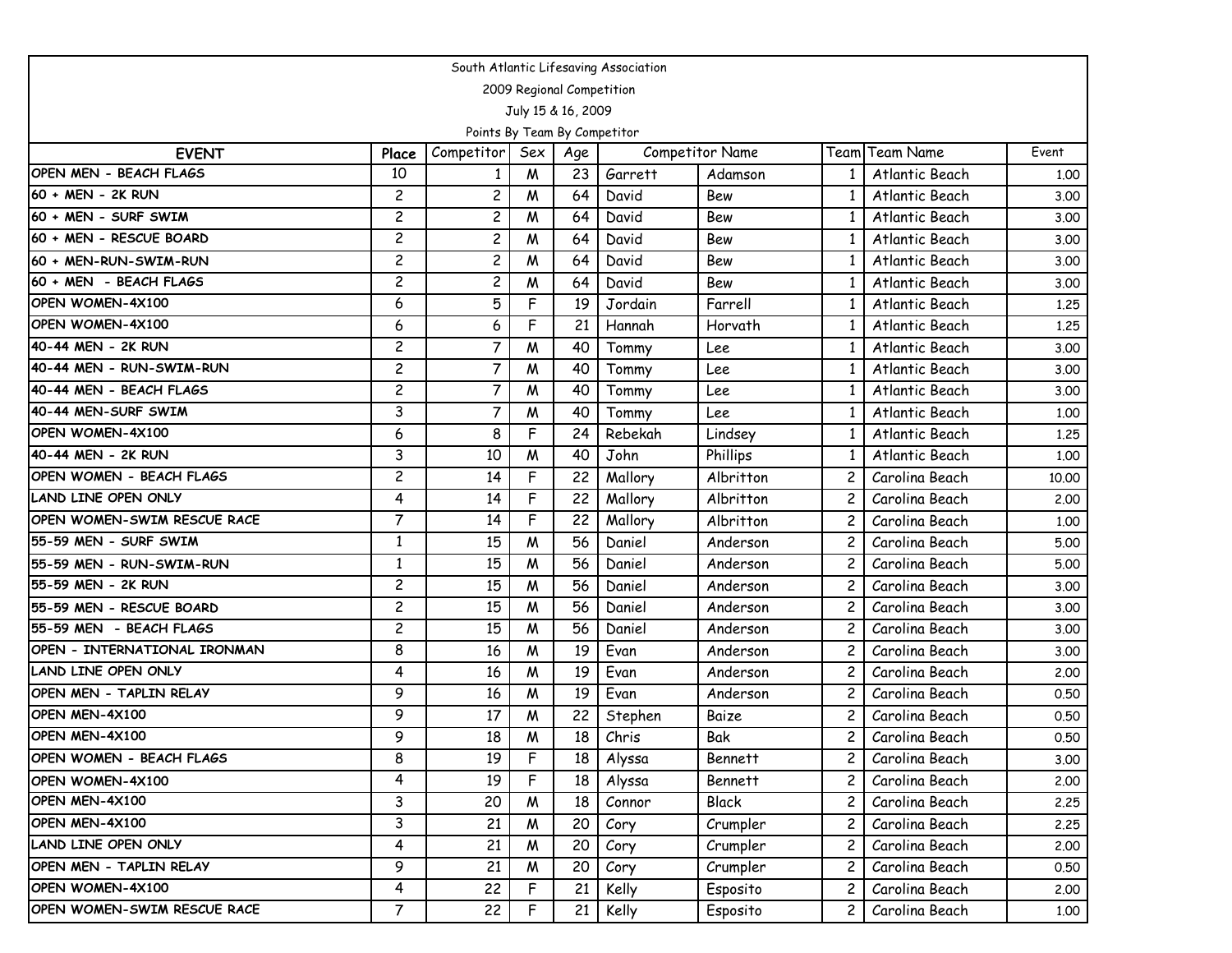| South Atlantic Lifesaving Association |                |                              |     |                           |         |                        |   |                   |       |  |  |  |
|---------------------------------------|----------------|------------------------------|-----|---------------------------|---------|------------------------|---|-------------------|-------|--|--|--|
|                                       |                |                              |     | 2009 Regional Competition |         |                        |   |                   |       |  |  |  |
|                                       |                |                              |     | July 15 & 16, 2009        |         |                        |   |                   |       |  |  |  |
|                                       |                | Points By Team By Competitor |     |                           |         |                        |   |                   |       |  |  |  |
| <b>EVENT</b>                          | Place          | Competitor                   | Sex | Age                       |         | <b>Competitor Name</b> |   | Team Team Name    | Event |  |  |  |
| <b>LAND LINE OPEN ONLY</b>            | 4              | 23                           | M   | 19                        | Michael | Esposito               |   | Carolina Beach    | 2,00  |  |  |  |
| OPEN MEN - TAPLIN RELAY               | 9              | 23                           | W   | 19                        | Michael | Esposito               | 2 | Carolina Beach    | 0.50  |  |  |  |
| OPEN WOMEN - BEACH FLAGS              | 4              | 25                           | F   | 20                        | Bridget | Kelly                  | 2 | Carolina Beach    | 8.00  |  |  |  |
| OPEN WOMEN-4X100                      | 4              | 25                           | F   | 20                        | Bridget | Kelly                  |   | Carolina Beach    | 2.00  |  |  |  |
| OPEN MEN - RESCUE BOARD               | 8              | 26                           | W   | 20                        | Edmund  | Kennedy                | 2 | Carolina Beach    | 3.00  |  |  |  |
| OPEN MEN - BEACH FLAGS                | 8              | 26                           | W   | 20                        | Edmund  | Kennedy                | 2 | Carolina Beach    | 3.00  |  |  |  |
| OPEN MEN-4X100                        | 3              | 26                           | W   | 20                        | Edmund  | Kennedy                |   | Carolina Beach    | 2.25  |  |  |  |
| OPEN MEN - TAPLIN RELAY               | 9              | 26                           | M   | 20                        | Edmund  | Kennedy                |   | Carolina Beach    | 0.50  |  |  |  |
| OPEN MEN-4X100                        | 3              | 27                           | W   | 20                        | Ryan    | Kennedy                | 2 | Carolina Beach    | 2.25  |  |  |  |
| OPEN WOMEN-SWIM RESCUE RACE           | $\overline{7}$ | 28                           | F   | 19                        | Jessica | Mariskanish            |   | Carolina Beach    | 1.00  |  |  |  |
| OPEN WOMEN-4X100                      | 4              | 29                           | F   | 18                        | Erin    | McDainel               | 2 | Carolina Beach    | 2.00  |  |  |  |
| OPEN MEN-4X100                        | 9              | 30                           | W   | 21                        | Will    | Pate                   | 2 | Carolina Beach    | 0.50  |  |  |  |
| OPEN WOMEN-SWIM RESCUE RACE           | $\overline{7}$ | 31                           | F   | 22                        | Genene  | Peterson               |   | Carolina Beach    | 1.00  |  |  |  |
| 30-34 MEN-SURF SKI                    | 3              | 32                           | M   | 34                        | Simon   | Sanders                |   | Carolina Beach    | 1,00  |  |  |  |
| OPEN MEN - RESCUE BOARD               | $\overline{7}$ | 33                           | W   | 22                        | Scott   | Strickland             | 2 | Carolina Beach    | 4.00  |  |  |  |
| OPEN MEN - RESCUE BOARD RESCUE RACE   | 4              | 33                           | W   | 22                        | Scott   | Strickland             | 2 | Carolina Beach    | 4.00  |  |  |  |
| OPEN MEN - RESCUE BOARD RESCUE RACE   | 4              | 34                           | W   | 17                        | David   | Thumser                |   | Carolina Beach    | 4.00  |  |  |  |
| OPEN MEN-4X100                        | 9              | 35                           | W   | 19                        | Simon   | Toone                  | 2 | Carolina Beach    | 0.50  |  |  |  |
| OPEN MEN-SWIM RESCUE RACE             | 9              | 36                           | W   | 20                        | David   | <b>Bennett</b>         | 3 | Charleston County | 0.50  |  |  |  |
| 30-34 MEN - BEACH FLAGS               | 3              | 37                           | W   | 30                        | Michael | Bradley                |   | Charleston County | 1.00  |  |  |  |
| OPEN WOMEN-4X100                      | 7              | 38                           | F   | 19                        | Lara    | Brandfass              |   | Charleston County | 1.00  |  |  |  |
| OPEN WOMEN - BEACH FLAGS              | 10             | 38                           | F   | 19                        | Lara    | Brandfass              | 3 | Charleston County | 1.00  |  |  |  |
| OPEN MEN - TAPLIN RELAY               | 8              | 38                           | F   | 19                        | Lara    | Brandfass              |   | Charleston County | 0.75  |  |  |  |
| OPEN WOMEN-SWIM RESCUE RACE           | 9              | 38                           | F   | 19                        | Lara    | Brandfass              | 3 | Charleston County | 0.50  |  |  |  |
| OPEN WOMEN - RESCUE BOARD RESCUE RACE | 10             | 38                           | F   | 19                        | Lara    | <b>Brandfass</b>       | 3 | Charleston County | 0.50  |  |  |  |
| 30-34 MEN-SURF SWIM                   | $\mathbf{1}$   | 39                           | W   | 33                        | Stephen | Fernandez              |   | Charleston County | 5.00  |  |  |  |
| 30-34 MEN-RUN-SWIM-RUN                | $\mathbf{1}$   | 39                           | W   | 33                        | Stephen | Fernandez              | 3 | Charleston County | 5.00  |  |  |  |
| 30-34 - INTERANTIONAL IRONMAN         | 1              | 39                           | W   | 33                        | Stephen | Fernandez              | 3 | Charleston County | 5.00  |  |  |  |
| 30-34 MEN-RESCUE BOARD                | $\overline{c}$ | 39                           | M   | 33                        | Stephen | Fernandez              | 3 | Charleston County | 3.00  |  |  |  |
| OPEN MEN - RESCUE BOARD RESCUE RACE   | 8              | 39                           | M   | 33                        | Stephen | Fernandez              | 3 | Charleston County | 1.50  |  |  |  |
| OPEN MEN - TAPLIN RELAY               | 8              | 39                           | M   | 33                        | Stephen | Fernandez              | 3 | Charleston County | 0.75  |  |  |  |
| OPEN MEN-SWIM RESCUE RACE             | 9              | 39                           |     | 33                        | Stephen | Fernandez              | 3 | Charleston County | 0.50  |  |  |  |
| OPEN WOMEN-RUN-SWIM-RUN               | 5              | 40                           | F   | 20                        | Sara    | Gardocki               | 3 | Charleston County | 7.00  |  |  |  |
| OPEN WOMEN-SURF SWIM                  | 6              | 40                           | F   | 20                        | Sara    | Gardocki               | 3 | Charleston County | 5.00  |  |  |  |
| OPEN WOMEN-SWIM RESCUE RACE           | 9              | 40                           | F   | 20                        | Sara    | Gardocki               | 3 | Charleston County | 0.50  |  |  |  |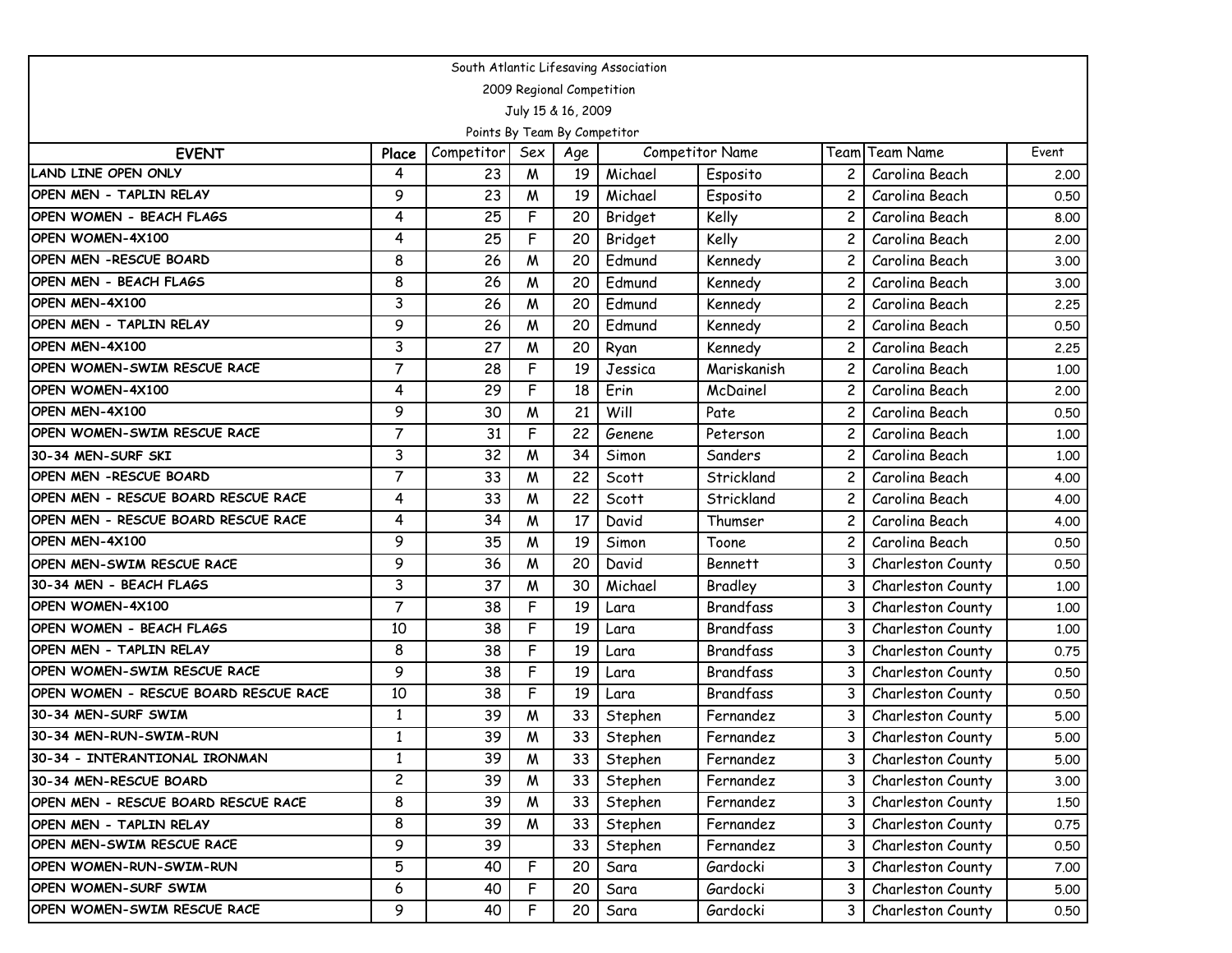| South Atlantic Lifesaving Association |                |                              |     |                           |              |                        |   |                   |       |  |  |  |
|---------------------------------------|----------------|------------------------------|-----|---------------------------|--------------|------------------------|---|-------------------|-------|--|--|--|
|                                       |                |                              |     | 2009 Regional Competition |              |                        |   |                   |       |  |  |  |
|                                       |                |                              |     | July 15 & 16, 2009        |              |                        |   |                   |       |  |  |  |
|                                       |                | Points By Team By Competitor |     |                           |              |                        |   |                   |       |  |  |  |
| <b>EVENT</b>                          | Place          | Competitor                   | Sex | Age                       |              | <b>Competitor Name</b> |   | Team Team Name    | Event |  |  |  |
| 35-39 MEN-SURF SKI                    | $\overline{c}$ | 41                           | W   | 36                        | Chris        | Knebel                 | 3 | Charleston County | 3.00  |  |  |  |
| 135-39 MEN-RESCUE BOARD               | 3              | 41                           | M   | 36                        | Chris        | Knebel                 |   | Charleston County | 1.00  |  |  |  |
| OPEN MEN-SWIM RESCUE RACE             | 8              | 41                           |     | 36                        | Chris        | Knebel                 | 3 | Charleston County | 0.75  |  |  |  |
| OPEN WOMEN - BEACH FLAGS              | $\overline{7}$ | 42                           | F   | 22                        | Tyler        | Logothetis             | 3 | Charleston County | 4.00  |  |  |  |
| OPEN WOMEN-4X100                      | $\overline{7}$ | 42                           | F   | 22                        | Tyler        | Logothetis             | 3 | Charleston County | 1.00  |  |  |  |
| OPEN - INTERNATIONAL IRONMAN          | 7              | 43                           | M   | 29                        | <b>Brian</b> | Mack                   | 3 | Charleston County | 4.00  |  |  |  |
| OPEN MEN - RESCUE BOARD RESCUE RACE   | 8              | 43                           | M   | 29                        | Brian        | Mack                   | 3 | Charleston County | 1.50  |  |  |  |
| OPEN MEN-SWIM RESCUE RACE             | 8              | 43                           | W   | 29                        | Brian        | Mack                   | 3 | Charleston County | 0.75  |  |  |  |
| OPEN MEN - TAPLIN RELAY               | 8              | 43                           | M   | 29                        | Brian        | Mack                   | 3 | Charleston County | 0.75  |  |  |  |
| IOPEN MEN-SWIM RESCUE RACE            | 8              | 44                           |     | 21                        | Tim          | Mack                   | 3 | Charleston County | 0.75  |  |  |  |
| OPEN MEN-SWIM RESCUE RACE             | 8              | 45                           | W   | 24                        | Tom          | Madden                 | 3 | Charleston County | 0.75  |  |  |  |
| OPEN - INTERNATIONAL IRONWOMAN        | 6              | 46                           | F   | 19                        | Emily        | Pendergast             | 3 | Charleston County | 5.00  |  |  |  |
| OPEN WOMEN-4X100                      | $\overline{7}$ | 46                           | F   | 19                        | Emily        | Pendergast             | 3 | Charleston County | 1.00  |  |  |  |
| OPEN WOMEN-SWIM RESCUE RACE           | 9              | 46                           | F   | 19                        | Emily        | Pendergast             | 3 | Charleston County | 0.50  |  |  |  |
| OPEN WOMEN - RESCUE BOARD RESCUE RACE | 10             | 46                           | F   | 19                        | Emily        | Pendergast             | 3 | Charleston County | 0.50  |  |  |  |
| OPEN WOMEN - SURF SKI                 | 3              | 47                           | F   | 20                        | Margaret     | Relle                  | 3 | Charleston County | 9.00  |  |  |  |
| OPEN WOMEN-4X100                      | $\overline{7}$ | 47                           | F   | 20                        | Margaret     | Relle                  | 3 | Charleston County | 1.00  |  |  |  |
| OPEN WOMEN-SWIM RESCUE RACE           | 9              | 47                           | F   | 20                        | Margaret     | Relle                  | 3 | Charleston County | 0.50  |  |  |  |
| IOPEN MEN-SWIM RESCUE RACE            | 9              | 48                           | W   | 19                        | Alex         | Rigsby                 | 3 | Charleston County | 0.50  |  |  |  |
| OPEN MEN-RUN-SWIM-RUN                 | 10             | 49                           | M   | 21                        | Jordan       | Toopes                 | 3 | Charleston County | 1.00  |  |  |  |
| OPEN MEN-SWIM RESCUE RACE             | 9              | 49                           |     | 21                        | Jordan       | Toopes                 | 3 | Charleston County | 0.50  |  |  |  |
| OPEN MEN - TAPLIN RELAY               | 8              | 50                           | M   | 25                        | Joel         | Torres                 | 3 | Charleston County | 0.75  |  |  |  |
| IOPEN MEN - SURF SKI                  | 10             | 238                          | M   | 30                        | John         | vonRosenberg           | 3 | Charleston County | 1.00  |  |  |  |
| 30-34 MEN - BEACH FLAGS               | 1              | 163                          | M   | 33                        | Shaun        | <b>Buen</b>            | 5 | Corolla           | 5.00  |  |  |  |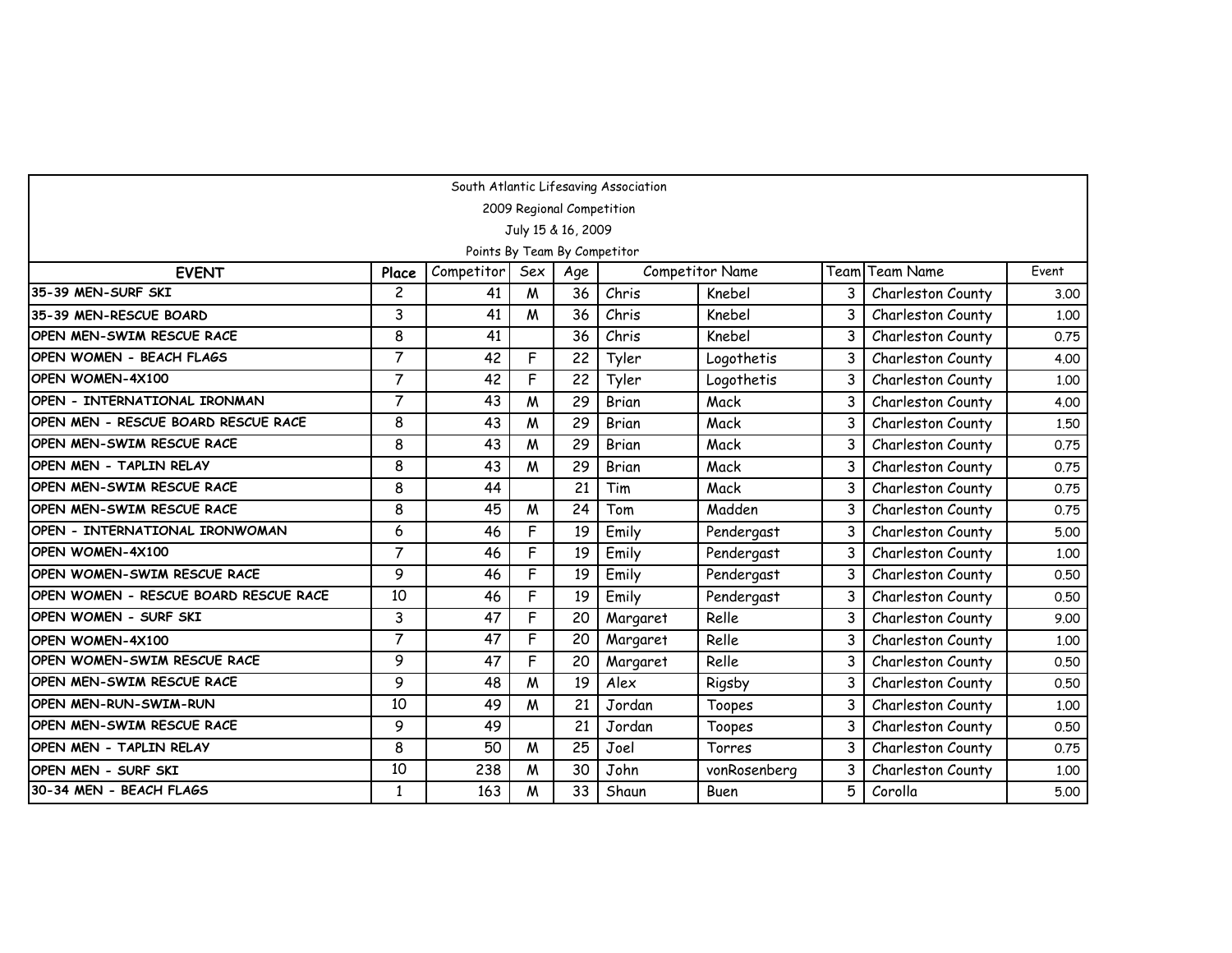| South Atlantic Lifesaving Association |                         |                              |                           |     |         |                        |      |                  |       |  |  |  |
|---------------------------------------|-------------------------|------------------------------|---------------------------|-----|---------|------------------------|------|------------------|-------|--|--|--|
|                                       |                         |                              | 2009 Regional Competition |     |         |                        |      |                  |       |  |  |  |
|                                       |                         |                              | July 15 & 16, 2009        |     |         |                        |      |                  |       |  |  |  |
|                                       |                         | Points By Team By Competitor |                           |     |         |                        |      |                  |       |  |  |  |
| <b>EVENT</b>                          | Place                   | Competitor                   | Sex                       | Age |         | <b>Competitor Name</b> | Team | <b>Team Name</b> | Event |  |  |  |
| 30-34 MEN-RESCUE BOARD                | 3                       | 163                          | M                         | 33  | Shaun   | Buen                   | 5    | Corolla          | 1.00  |  |  |  |
| 30-34 MEN-RUN-SWIM-RUN                | 3                       | 163                          | M                         | 33  | Shaun   | Buen                   | 5    | Corolla          | 1.00  |  |  |  |
| OPEN MEN - BEACH FLAGS                | 4                       | 164                          | M                         | 22  | Brian   | Burkhardt              | 5    | Corolla          | 8.00  |  |  |  |
| LAND LINE OPEN ONLY                   | $\overline{\mathbf{c}}$ | 164                          | M                         | 22  | Brian   | Burkhardt              | 5    | Corolla          | 2.50  |  |  |  |
| <b>OPEN MEN-2K RUN</b>                | 9                       | 164                          | M                         | 22  | Brian   | Burkhardt              | 5    | Corolla          | 2.00  |  |  |  |
| OPEN MEN-4X100                        | 4                       | 164                          | M                         | 22  | Brian   | Burkhardt              | 5    | Corolla          | 2.00  |  |  |  |
| OPEN MEN - TAPLIN RELAY               | $\overline{7}$          | 164                          | M                         | 22  | Brian   | Burkhardt              | 5    | Corolla          | 1.00  |  |  |  |
| OPEN WOMEN-2K RUN                     | 8                       | 165                          | F                         | 20  | Alexis  | Cherewka               | 5    | Corolla          | 3.00  |  |  |  |
| OPEN WOMEN-SWIM RESCUE RACE           | 1                       | 165                          | F                         | 20  | Alexis  | Cherewka               | 5    | Corolla          | 3.00  |  |  |  |
| OPEN WOMEN - SURF SKI                 | 8                       | 165                          | F                         | 20  | Alexis  | Cherewka               | 5    | Corolla          | 3.00  |  |  |  |
| OPEN WOMEN-4X100                      | 9                       | 165                          | F                         | 20  | Alexis  | Cherewka               | 5    | Corolla          | 0.50  |  |  |  |
| OPEN - INTERNATIONAL IRONMAN          | 4                       | 166                          | M                         | 24  | Ricky   | DeVennish              | 5    | Corolla          | 8.00  |  |  |  |
| LAND LINE OPEN ONLY                   | $\overline{c}$          | 166                          | M                         | 24  | Ricky   | DeVennish              | 5    | Corolla          | 2.50  |  |  |  |
| OPEN MEN-SWIM RESCUE RACE             | 4                       | 166                          | M                         | 24  | Ricky   | DeVennish              | 5    | Corolla          | 2,00  |  |  |  |
| OPEN MEN - RESCUE BOARD RESCUE RACE   | $\overline{7}$          | 166                          | M                         | 24  | Ricky   | DeVennish              | 5    | Corolla          | 2.00  |  |  |  |
| OPEN MEN - TAPLIN RELAY               | $\overline{7}$          | 166                          | M                         | 24  | Ricky   | DeVennish              | 5    | Corolla          | 1.00  |  |  |  |
| OPEN MEN - BEACH FLAGS                | $\overline{7}$          | 167                          | M                         | 29  | Mike    | Hudson                 | 5    | Corolla          | 4.00  |  |  |  |
| LAND LINE OPEN ONLY                   | $\overline{c}$          | 167                          | M                         | 29  | Mike    | Hudson                 | 5    | Corolla          | 2.50  |  |  |  |
| OPEN MEN-SWIM RESCUE RACE             | 4                       | 167                          |                           | 29  | Mike    | Hudson                 | 5    | Corolla          | 2.00  |  |  |  |
| OPEN MEN-4X100                        | 4                       | 167                          | M                         | 29  | Mike    | Hudson                 | 5    | Corolla          | 2.00  |  |  |  |
| OPEN MEN-SWIM RESCUE RACE             | 4                       | 168                          |                           | 20  | Mike    | McAlpin                | 5    | Corolla          | 2.00  |  |  |  |
| OPEN MEN-4X100                        | 4                       | 168                          | M                         | 20  | Mike    | McAlpin                | 5    | Corolla          | 2.00  |  |  |  |
| <b>OPEN WOMEN-SURF SWIM</b>           | $\overline{\mathbf{c}}$ | 169                          | F                         | 25  | Laura   | Miller                 | 5    | Corolla          | 10.00 |  |  |  |
| OPEN WOMEN-RUN-SWIM-RUN               | 4                       | 169                          | F                         | 25  | Laura   | Miller                 | 5    | Corolla          | 8.00  |  |  |  |
| OPEN WOMEN - RESCUE BOARD RESCUE RACE | 5                       | 169                          | F                         | 25  | Laura   | Miller                 | 5    | Corolla          | 3.50  |  |  |  |
| OPEN WOMEN-SWIM RESCUE RACE           | $\mathbf{1}$            | 169                          | F                         | 25  | Laura   | Miller                 | 5    | Corolla          | 3.00  |  |  |  |
| OPEN WOMEN-SURF SWIM                  | 5                       | 170                          | F                         | 19  | Carolyn | Royce                  | 5    | Corolla          | 7.00  |  |  |  |
| OPEN WOMEN - RESCUE BOARD RESCUE RACE | 3                       | 170                          | F                         | 19  | Carolyn | Royce                  | 5    | Corolla          | 4.50  |  |  |  |
| OPEN WOMEN-RUN-SWIM-RUN               | $\overline{7}$          | 170                          | F                         | 19  | Carolyn | Royce                  | 5    | Corolla          | 4.00  |  |  |  |
| OPEN WOMEN-RESCUE BOARD               | 10                      | 170                          | F                         | 19  | Carolyn | Royce                  | 5    | Corolla          | 1.00  |  |  |  |
| OPEN WOMEN-4X100                      | 9                       | 170                          | F                         | 19  | Carolyn | Royce                  | 5    | Corolla          | 0.50  |  |  |  |
| OPEN MEN-2K RUN                       | 6                       | 171                          | M                         | 20  | Ross    | Monroe                 | 5    | Corolla          | 5.00  |  |  |  |
| OPEN MEN-4X100                        | 4                       | 171                          | M                         | 20  | Ross    | Monroe                 | 5    | Corolla          | 2.00  |  |  |  |
| OPEN MEN - RESCUE BOARD RESCUE RACE   | $\overline{7}$          | 171                          | M                         | 20  | Ross    | Monroe                 | 5    | Corolla          | 2.00  |  |  |  |
| OPEN MEN - TAPLIN RELAY               | $\overline{7}$          | 171                          | M                         | 20  | Ross    | Monroe                 | 5    | Corolla          | 1.00  |  |  |  |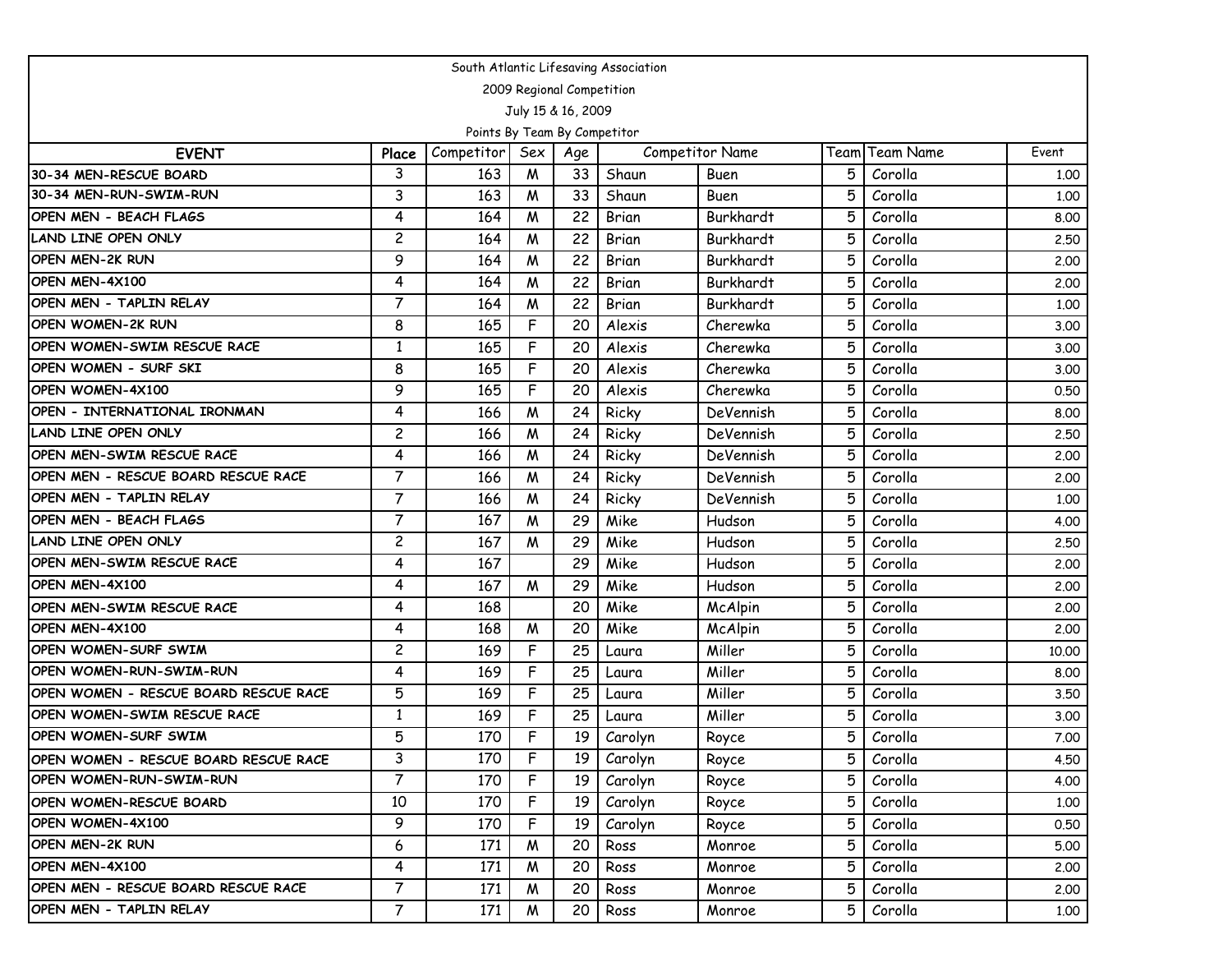| South Atlantic Lifesaving Association |                         |                              |     |                           |             |                        |      |                  |       |  |  |  |
|---------------------------------------|-------------------------|------------------------------|-----|---------------------------|-------------|------------------------|------|------------------|-------|--|--|--|
|                                       |                         |                              |     | 2009 Regional Competition |             |                        |      |                  |       |  |  |  |
|                                       |                         |                              |     | July 15 & 16, 2009        |             |                        |      |                  |       |  |  |  |
|                                       |                         | Points By Team By Competitor |     |                           |             |                        |      |                  |       |  |  |  |
| <b>EVENT</b>                          | Place                   | Competitor                   | Sex | Age                       |             | <b>Competitor Name</b> | Team | <b>Team Name</b> | Event |  |  |  |
| OPEN MEN-RUN-SWIM-RUN                 | $\overline{7}$          | 172                          | M   | 22                        | <b>Nick</b> | Schilling              | 5    | Corolla          | 4.00  |  |  |  |
| OPEN MEN-SURF SWIM                    | 8                       | 172                          | M   | 22                        | <b>Nick</b> | Schilling              | 5    | Corolla          | 3.00  |  |  |  |
| LAND LINE OPEN ONLY                   | $\overline{c}$          | 172                          | M   | 22                        | Nick        | Schilling              | 5    | Corolla          | 2.50  |  |  |  |
| OPEN MEN-SWIM RESCUE RACE             | 4                       | 172                          | M   | 22                        | Nick        | Schilling              |      | Corolla          | 2.00  |  |  |  |
| OPEN MEN - TAPLIN RELAY               | 7                       | 172                          | M   | 22                        | Nick        | Schilling              | 5    | Corolla          | 1.00  |  |  |  |
| OPEN - INTERNATIONAL IRONWOMAN        | $\mathbf{1}$            | 173                          | F   | 21                        | Rachel      | Sunday                 | 5    | Corolla          | 12.00 |  |  |  |
| OPEN WOMEN-RUN-SWIM-RUN               | $\overline{c}$          | 173                          | F   | 21                        | Rachel      | Sunday                 | 5    | Corolla          | 10.00 |  |  |  |
| OPEN WOMEN-SURF SWIM                  | 4                       | 173                          | F   | 21                        | Rachel      | Sunday                 | 5    | Corolla          | 8.00  |  |  |  |
| OPEN WOMEN - RESCUE BOARD RESCUE RACE | 3                       | 173                          | F   | 21                        | Rachel      | Sunday                 | 5    | Corolla          | 4.50  |  |  |  |
| OPEN WOMEN-RESCUE BOARD               | 7                       | 173                          | F   | 21                        | Rachel      | Sunday                 | 5    | Corolla          | 4.00  |  |  |  |
| OPEN WOMEN-SWIM RESCUE RACE           | 1                       | 173                          | F   | 21                        | Rachel      | Sunday                 |      | Corolla          | 3.00  |  |  |  |
| OPEN WOMEN-4X100                      | 9                       | 173                          | F   | 21                        | Rachel      | Sunday                 | 5    | Corolla          | 0.50  |  |  |  |
| 30-34 WOMEN-2K RUN                    | $\mathbf{1}$            | 174                          | F   | 30                        | Sylvia      | Wolff                  | 5    | Corolla          | 5.00  |  |  |  |
| 30-34 WOMEN-SURF SWIM                 | 1                       | 174                          | F   | 30                        | Sylvia      | Wolff                  |      | Corolla          | 5.00  |  |  |  |
| 30-34 WOMEN-RESCUE BOARD              | $\mathbf{1}$            | 174                          | F   | 30                        | Sylvia      | Wolff                  | 5    | Corolla          | 5.00  |  |  |  |
| 30-34 WOMEN-RUN-SWIM-RUN              | 1                       | 174                          | F   | 30                        | Sylvia      | Wolff                  | 5    | Corolla          | 5.00  |  |  |  |
| 30-34 WOMEN-SURF SKI                  | 1                       | 174                          | F   | 30                        | Sylvia      | Wolff                  |      | Corolla          | 5.00  |  |  |  |
| 30-34 - INTERNATIONAL IRONWOMAN       | $\mathbf{1}$            | 174                          | F   | 30                        | Sylvia      | Wolff                  | 5    | Corolla          | 5.00  |  |  |  |
| 30-34 WOMEN - BEACH FLAGS             | $\mathbf{1}$            | 174                          | F   | 30                        | Sylvia      | Wolff                  | 5    | Corolla          | 5.00  |  |  |  |
| OPEN WOMEN - RESCUE BOARD RESCUE RACE | 5                       | 174                          | F   | 30                        | Sylvia      | Wolff                  |      | Corolla          | 3.50  |  |  |  |
| OPEN WOMEN-SWIM RESCUE RACE           | $\mathbf{1}$            | 174                          | F   | 30                        | Sylvia      | Wolff                  | 5    | Corolla          | 3.00  |  |  |  |
| OPEN WOMEN-4X100                      | 9                       | 174                          | F   | 30                        | Sylvia      | Wolff                  | 5    | Corolla          | 0.50  |  |  |  |
| OPEN MEN-2K RUN                       | $\overline{\mathbf{c}}$ | 247                          | M   | 21                        | Josue       | Nunez                  | 5    | Corolla          | 10.00 |  |  |  |
| OPEN MEN - SURF SKI                   | 9                       | 247                          | M   | 21                        | Josue       | Nunez                  | 5    | Corolla          | 2.00  |  |  |  |
| 35-39 WOMEN-2K RUN                    | 1                       | 213                          | F   | 39                        | Angela      | Ray                    |      | Fernandina Beach | 5.00  |  |  |  |
| 35-39 WOMEN-SURF SWIM                 | 1                       | 213                          | F   | 39                        | Angela      | Ray                    |      | Fernandina Beach | 5.00  |  |  |  |
| 35-39 WOMEN-RESCUE BOARD              | $\mathbf{1}$            | 213                          | F   | 39                        | Angela      | Ray                    |      | Fernandina Beach | 5.00  |  |  |  |
| 35-39 WOMEN-RUN-SWIM-RUN              | 1                       | 213                          | F   | 39                        | Angela      | Ray                    |      | Fernandina Beach | 5.00  |  |  |  |
| 35-39 WOMEN - BEACH FLAGS             | $\mathbf{1}$            | 213                          | F   | 39                        | Angela      | Ray                    |      | Fernandina Beach | 5.00  |  |  |  |
| OPEN WOMEN - BEACH FLAGS              | 6                       | 214                          | F   | 18                        | Jennifer    | Stelmach               |      | Fernandina Beach | 5.00  |  |  |  |
| OPEN WOMEN-4X100                      | 6                       | 214                          | F   | 18                        | Jennifer    | Stelmach               | 6    | Fernandina Beach | 1.25  |  |  |  |
| OPEN MEN - RESCUE BOARD RESCUE RACE   | $\overline{c}$          | 222                          | M   | 21                        | Travis      | Hargrove               | 6    | Fernandina Beach | 5.00  |  |  |  |
| OPEN MEN - RESCUE BOARD RESCUE RACE   | 2                       | 223                          | M   | 21                        | Lance       | Croft                  | 6    | Fernandina Beach | 5.00  |  |  |  |
| OPEN WOMEN-SWIM RESCUE RACE           | 6                       | 51                           | F   | 20                        | Chelsey     | Brett                  | 8    | Hilton Head      | 1.25  |  |  |  |
| OPEN WOMEN-2K RUN                     | 10                      | 51                           | F   | 20                        | Chelsey     | <b>Brett</b>           | 8    | Hilton Head      | 1.00  |  |  |  |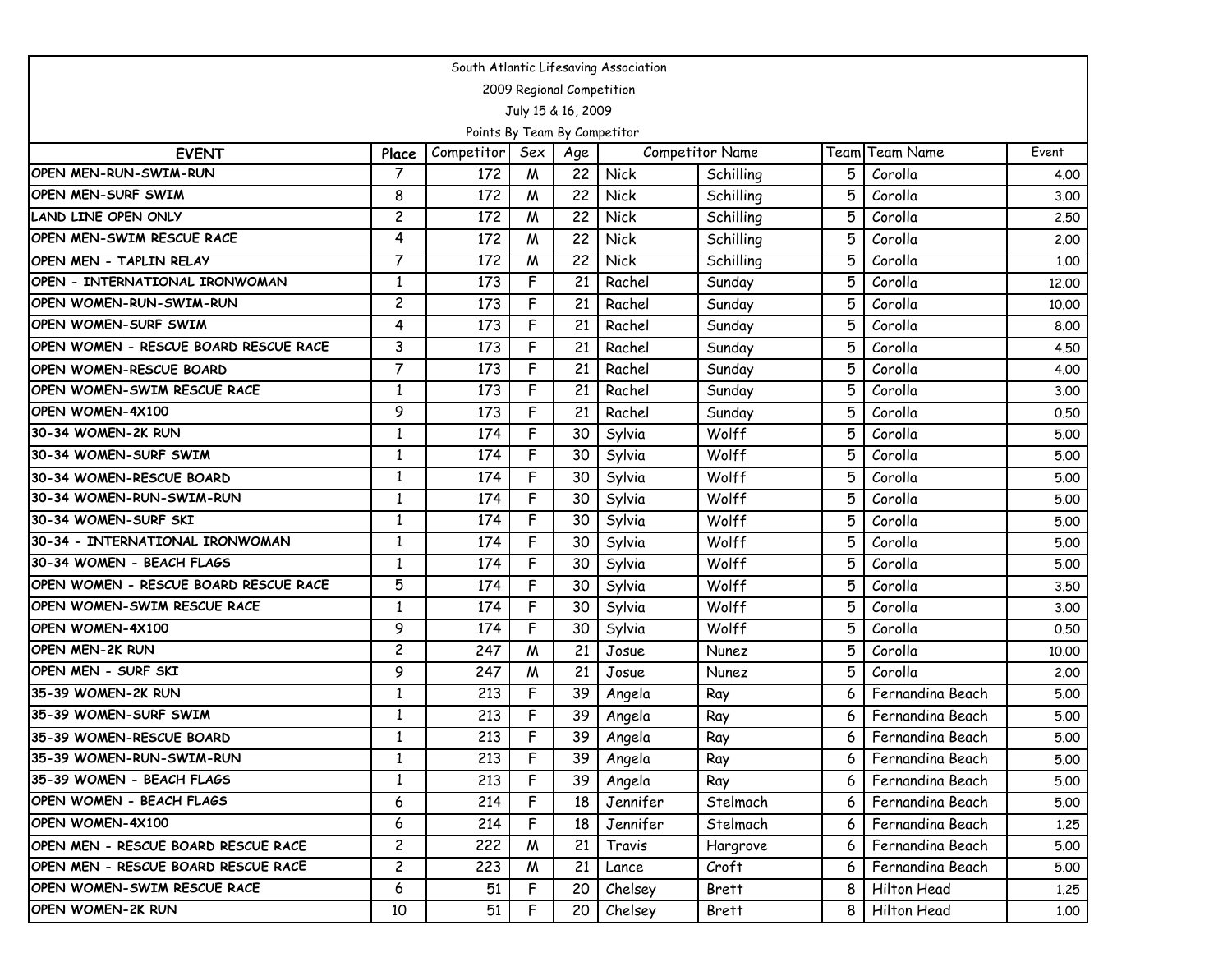| South Atlantic Lifesaving Association |                |                              |     |                    |             |                        |                |                    |       |  |  |  |
|---------------------------------------|----------------|------------------------------|-----|--------------------|-------------|------------------------|----------------|--------------------|-------|--|--|--|
| 2009 Regional Competition             |                |                              |     |                    |             |                        |                |                    |       |  |  |  |
|                                       |                |                              |     | July 15 & 16, 2009 |             |                        |                |                    |       |  |  |  |
|                                       |                | Points By Team By Competitor |     |                    |             |                        |                |                    |       |  |  |  |
| <b>EVENT</b>                          | Place          | Competitor                   | Sex | Age                |             | <b>Competitor Name</b> | Team           | <b>Team Name</b>   | Event |  |  |  |
| OPEN WOMEN-RUN-SWIM-RUN               | 10             | 51                           | F   | 20                 | Chelsey     | <b>Brett</b>           | 8              | Hilton Head        | 1.00  |  |  |  |
| OPEN WOMEN-4X100                      | 5              | 53                           | F   | 18                 | Erica       | Burkheimer             | 8              | Hilton Head        | 1.75  |  |  |  |
| OPEN WOMEN-SWIM RESCUE RACE           | 6              | 53                           | F   | 18                 | Erica       | Burkheimer             | 8              | Hilton Head        | 1.25  |  |  |  |
| OPEN WOMEN-4X100                      | 5              | 54                           | F   | 20                 | Lindsay     | Calkins                | 8              | <b>Hilton Head</b> | 1.75  |  |  |  |
| LAND LINE OPEN ONLY                   | 10             | 54                           | F   | 20                 | Lindsay     | Calkins                | 8              | Hilton Head        | 0.25  |  |  |  |
| OPEN MEN-SWIM RESCUE RACE             | 6              | 55                           | W   | 33                 | Daniel      | Condell                | 8              | Hilton Head        | 1.25  |  |  |  |
| 30-34 MEN-SURF SWIM                   | 3              | 55                           | M   | 33                 | Daniel      | Condell                | 8              | Hilton Head        | 1.00  |  |  |  |
| OPEN MEN-SWIM RESCUE RACE             | 6              | 56                           |     | 21                 | James       | Donahue                | 8              | Hilton Head        | 1,25  |  |  |  |
| LAND LINE OPEN ONLY                   | 10             | 56                           | M   | 21                 | James       | Donahue                | 8              | Hilton Head        | 0.25  |  |  |  |
| <b>OPEN MEN-2K RUN</b>                | 1              | 57                           | M   | 21                 | Dan         | Gorman                 | 8              | Hilton Head        | 12.00 |  |  |  |
| OPEN MEN-4X100                        | $\overline{c}$ | 57                           | M   | 21                 | Dan         | Gorman                 | 8              | <b>Hilton Head</b> | 2.50  |  |  |  |
| OPEN MEN-4X100                        | $\overline{c}$ | 58                           | M   | 17                 | Matthew     | Heinrich               | 8              | Hilton Head        | 2.50  |  |  |  |
| OPEN WOMEN-2K RUN                     | 5              | 61                           | F   | 24                 | Kelli       | King                   | 8              | Hilton Head        | 7.00  |  |  |  |
| OPEN WOMEN-SWIM RESCUE RACE           | 6              | 61                           | F   | 24                 | Kelli       | King                   | 8              | Hilton Head        | 1.25  |  |  |  |
| OPEN WOMEN-4X100                      | 5              | 62                           | F   | 22                 | Ellyce      | Lippert                | 8              | Hilton Head        | 1.75  |  |  |  |
| OPEN MEN-SWIM RESCUE RACE             | 6              | 63                           |     | 20                 | Kevin       | Okapal                 | 8              | Hilton Head        | 1.25  |  |  |  |
| <b>LAND LINE OPEN ONLY</b>            | 10             | 63                           | M   | 20                 | Kevin       | Okapal                 | 8              | Hilton Head        | 0.25  |  |  |  |
| OPEN MEN-4X100                        | $\overline{c}$ | 65                           | W   | 22                 | Grant       | Sasse                  | 8              | Hilton Head        | 2.50  |  |  |  |
| OPEN MEN-SWIM RESCUE RACE             | 6              | 65                           | M   | 22                 | Grant       | Sasse                  | 8              | Hilton Head        | 1.25  |  |  |  |
| LAND LINE OPEN ONLY                   | 10             | 65                           | M   | 22                 | Grant       | Sasse                  | 8              | Hilton Head        | 0.25  |  |  |  |
| OPEN WOMEN-4X100                      | 5              | 66                           | F   | 19                 | Lynne       | Staples                | 8              | Hilton Head        | 1.75  |  |  |  |
| OPEN WOMEN-SWIM RESCUE RACE           | 6              | 66                           | F   | 19                 | Lynne       | Staples                | 8              | Hilton Head        | 1.25  |  |  |  |
| OPEN MEN-4X100                        | $\overline{c}$ | 67                           | M   | 22                 | Christopher | Thoman                 | 8              | Hilton Head        | 2.50  |  |  |  |
| 60 + MEN - BEACH FLAGS                | 3              | 68                           | W   | 63                 | Ralph       | Wagner                 | 8              | Hilton Head        | 1.00  |  |  |  |
| OPEN WOMEN-2K RUN                     | $\overline{7}$ | 69                           | F   | 23                 | Katlynn     | Adel                   | 9              | Horry County       | 4.00  |  |  |  |
| OPEN MEN - BEACH FLAGS                | 6              | 70                           | M   | 19                 | Coleman     | Allen                  | 9              | Horry County       | 5.00  |  |  |  |
| OPEN MEN-4X100                        | 8              | 70                           | M   | 19                 | Coleman     | Allen                  | 9              | Horry County       | 0.75  |  |  |  |
| OPEN WOMEN-SURF SWIM                  | 1              | 72                           | F   | 21                 | Rachael     | Blue                   | 9 I            | Horry County       | 12.00 |  |  |  |
| OPEN WOMEN-RUN-SWIM-RUN               | $\mathbf{1}$   | 72                           | F   | 21                 | Rachael     | Blue                   | 9 <sup>1</sup> | Horry County       | 12.00 |  |  |  |
| OPEN WOMEN - RESCUE BOARD RESCUE RACE | $\mathbf{1}$   | 72                           | F   | 21                 | Rachael     | Blue                   | 9              | Horry County       | 6.00  |  |  |  |
| OPEN WOMEN-SWIM RESCUE RACE           | $\overline{c}$ | 72                           | F   | 21                 | Rachael     | Blue                   | 9 <sup>1</sup> | Horry County       | 2.50  |  |  |  |
| LAND LINE OPEN ONLY                   | 3              | 72                           | F   | 21                 | Rachael     | Blue                   | 9              | Horry County       | 2.25  |  |  |  |
| OPEN WOMEN - SURF SKI                 | 9              | 72                           | F   | 21                 | Rachael     | Blue                   | 9              | Horry County       | 2.00  |  |  |  |
| LAND LINE OPEN ONLY                   | 3              | 75                           | F   | 24                 | Brittany    | Boyte                  | 9 <sup>1</sup> | Horry County       | 2.25  |  |  |  |
| 30-34 MEN - BEACH FLAGS               | $\overline{c}$ | 76                           | M   | 30                 | Patrick     | Brafford               | 9 I            | Horry County       | 3.00  |  |  |  |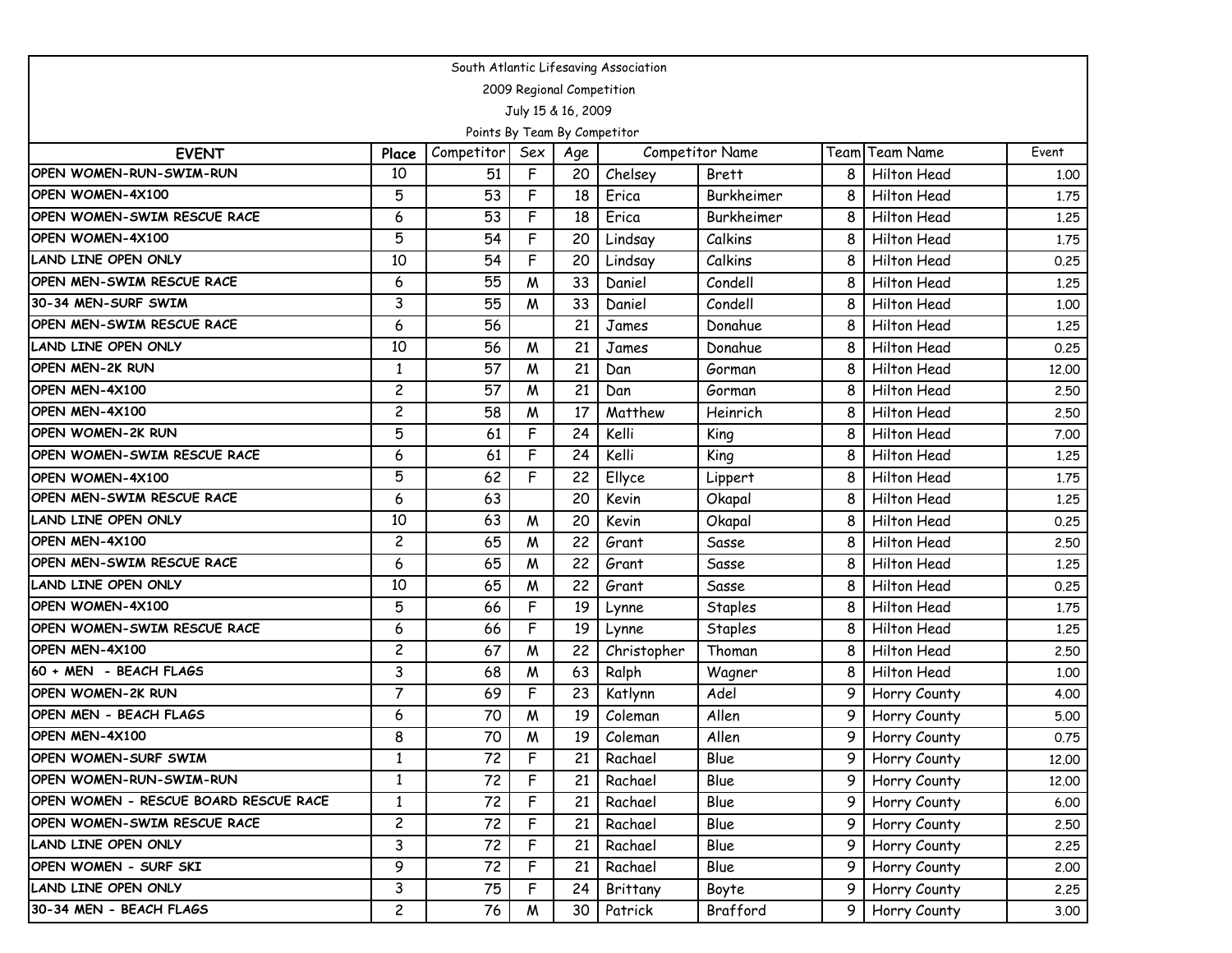| South Atlantic Lifesaving Association |                |                              |             |                           |           |                        |   |                |       |  |  |  |
|---------------------------------------|----------------|------------------------------|-------------|---------------------------|-----------|------------------------|---|----------------|-------|--|--|--|
|                                       |                |                              |             | 2009 Regional Competition |           |                        |   |                |       |  |  |  |
|                                       |                |                              |             | July 15 & 16, 2009        |           |                        |   |                |       |  |  |  |
|                                       |                | Points By Team By Competitor |             |                           |           |                        |   |                |       |  |  |  |
| <b>EVENT</b>                          | Place          | Competitor                   | Sex         | Age                       |           | <b>Competitor Name</b> |   | Team Team Name | Event |  |  |  |
| 55-59 MEN - 2K RUN                    | 1              | 77                           | m           | 55                        | Duke      | Brown                  | 9 | Horry County   | 5.00  |  |  |  |
| 55-59 MEN - RESCUE BOARD              | 1              | 77                           | m           | 55                        | Duke      | Brown                  | 9 | Horry County   | 5.00  |  |  |  |
| 55-59 MEN-SURF SKI                    | 1              | 77                           | m           | 55                        | Duke      | Brown                  | 9 | Horry County   | 5.00  |  |  |  |
| 55-59 MEN - BEACH FLAGS               | 1              | 77                           | m           | 55                        | Duke      | Brown                  | 9 | Horry County   | 5.00  |  |  |  |
| OPEN MEN - TAPLIN RELAY               | $\mathbf{1}$   | 78                           | M           | 19                        | Randall   | Cizek                  | 9 | Horry County   | 3.00  |  |  |  |
| <b>LAND LINE OPEN ONLY</b>            | 3              | 79                           | W           | 35                        | Donald    | Constranstitch         | 9 | Horry County   | 2.25  |  |  |  |
| <b>OPEN WOMEN-SWIM RESCUE RACE</b>    | 2              | 80                           | F           | 20                        | Tracey    | Daniska                | 9 | Horry County   | 2.50  |  |  |  |
| <b>OPEN MEN-2K RUN</b>                | 5              | 81                           | M           | 20                        | Brian     | Floyd                  | 9 | Horry County   | 7.00  |  |  |  |
| OPEN WOMEN-SURF SWIM                  | 3              | 82                           | F           | 19                        | Kali      | Gaskill                | 9 | Horry County   | 9.00  |  |  |  |
| OPEN WOMEN-SWIM RESCUE RACE           | $\overline{c}$ | 82                           | F           | 19                        | Kali      | Gaskill                | 9 | Horry County   | 2.50  |  |  |  |
| <b>OPEN WOMEN-RUN-SWIM-RUN</b>        | 9              | 82                           | F           | 19                        | Kali      | Gaskill                | 9 | Horry County   | 2.00  |  |  |  |
| OPEN WOMEN - RESCUE BOARD RESCUE RACE | 8              | 82                           | F           | 19                        | Kali      | Gaskill                | 9 | Horry County   | 1.50  |  |  |  |
| OPEN WOMEN - RESCUE BOARD RESCUE RACE | $\mathbf{1}$   | 83                           | F           | 20                        | Cassidy   | Hannigan               | 9 | Horry County   | 6.00  |  |  |  |
| OPEN WOMEN-SWIM RESCUE RACE           | $\overline{c}$ | 83                           | F           | 20                        | Cassidy   | Hannigan               | 9 | Horry County   | 2.50  |  |  |  |
| OPEN WOMEN - SURF SKI                 | 10             | 83                           | $\mathsf F$ | 20                        | Cassidy   | Hannigan               | 9 | Horry County   | 1.00  |  |  |  |
| <b>OPEN MEN-4X100</b>                 | 8              | 84                           | M           | 19                        | Nathaniel | Hayes                  | 9 | Horry County   | 0.75  |  |  |  |
| OPEN MEN-4X100                        | 8              | 85                           | M           | 21                        | Vernon    | Hixson                 | 9 | Horry County   | 0.75  |  |  |  |
| <b>OPEN MEN-2K RUN</b>                | 3              | 87                           | M           | 23                        | Ryan      | Kent                   | 9 | Horry County   | 9.00  |  |  |  |
| 35-39 WOMEN - BEACH FLAGS             | $\overline{c}$ | 88                           | F           | 36                        | Jennifer  | Kiper                  | 9 | Horry County   | 3.00  |  |  |  |
| OPEN MEN - RESCUE BOARD               | 3              | 89                           | W           | 22                        | Dave      | Kitching               | 9 | Horry County   | 9.00  |  |  |  |
| OPEN - INTERNATIONAL IRONMAN          | 3              | 89                           | M           | 22                        | Dave      | Kitching               | 9 | Horry County   | 9.00  |  |  |  |
| OPEN MEN - RESCUE BOARD RESCUE RACE   | 1              | 89                           | M           | 22                        | Dave      | Kitching               | 9 | Horry County   | 6.00  |  |  |  |
| OPEN MEN - TAPLIN RELAY               | 1              | 89                           | W           | 22                        | Dave      | Kitching               | 9 | Horry County   | 3.00  |  |  |  |
| OPEN MEN - TAPLIN RELAY               | $\mathbf{1}$   | 95                           | M           | 20                        | Stan      | Lisogurskyi            | 9 | Horry County   | 3.00  |  |  |  |
| <b>OPEN MEN-SWIM RESCUE RACE</b>      | $\overline{c}$ | 95                           | W           | 20                        | Stan      | Lisogurskyi            | 9 | Horry County   | 2.50  |  |  |  |
| OPEN MEN - RESCUE BOARD               | $\mathbf{1}$   | 99                           | W           | 22                        | Scott     | McCarthey              | 9 | Horry County   | 12.00 |  |  |  |
| OPEN - INTERNATIONAL IRONMAN          | $\mathbf{1}$   | 99                           | M           | 22                        | Scott     | McCarthey              | 9 | Horry County   | 12,00 |  |  |  |
| <b>OPEN MEN-SURF SWIM</b>             | 2              | 99                           | M           | 22                        | Scott     | McCarthey              | 9 | Horry County   | 10.00 |  |  |  |
| <b>OPEN MEN-RUN-SWIM-RUN</b>          | 5              | 99                           | M           | 22                        | Scott     | McCarthey              |   | Horry County   | 7.00  |  |  |  |
| OPEN MEN - SURF SKI                   | 5              | 99                           | M           | 22                        | Scott     | McCarthey              | 9 | Horry County   | 7.00  |  |  |  |
| OPEN MEN - RESCUE BOARD RESCUE RACE   | $\mathbf{1}$   | 99                           | M           | 22                        | Scott     | McCarthey              | 9 | Horry County   | 6.00  |  |  |  |
| OPEN MEN - TAPLIN RELAY               | $\mathbf{1}$   | 99                           | M           | 22                        | Scott     | McCarthey              | 9 | Horry County   | 3.00  |  |  |  |
| OPEN MEN-SWIM RESCUE RACE             | $\overline{c}$ | 99                           | M           | 22                        | Scott     | McCarthey              |   | Horry County   | 2.50  |  |  |  |
| OPEN MEN-SWIM RESCUE RACE             | $\overline{c}$ | 101                          |             | 22                        | Patrick   | Pinney                 | 9 | Horry County   | 2.50  |  |  |  |
| OPEN WOMEN - RESCUE BOARD RESCUE RACE | 8              | 106                          | F           | 26                        | Jeanne    | Stanley                | 9 | Horry County   | 1.50  |  |  |  |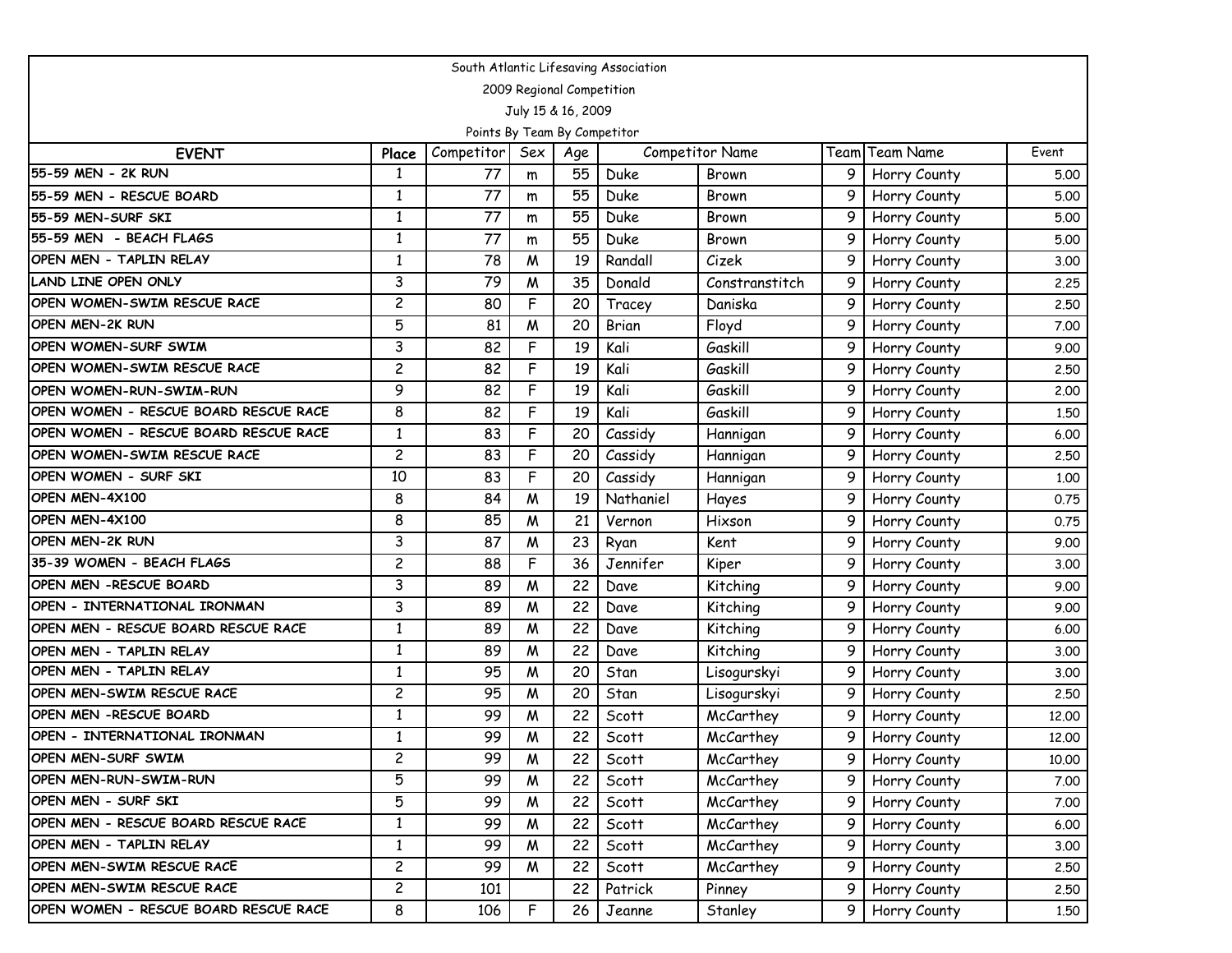| South Atlantic Lifesaving Association |                           |                              |     |     |          |                        |      |                |       |  |  |  |  |
|---------------------------------------|---------------------------|------------------------------|-----|-----|----------|------------------------|------|----------------|-------|--|--|--|--|
|                                       | 2009 Regional Competition |                              |     |     |          |                        |      |                |       |  |  |  |  |
| July 15 & 16, 2009                    |                           |                              |     |     |          |                        |      |                |       |  |  |  |  |
|                                       |                           | Points By Team By Competitor |     |     |          |                        |      |                |       |  |  |  |  |
| <b>EVENT</b>                          | Place                     | Competitor                   | Sex | Age |          | <b>Competitor Name</b> |      | Team Team Name | Event |  |  |  |  |
| <b>LAND LINE OPEN ONLY</b>            | 3                         | 107                          | M   | 23  | John     | Stanley                | 9    | Horry County   | 2.25  |  |  |  |  |
| OPEN MEN-4X100                        | 8                         | 108                          | M   | 20  | Jonathan | Starchville            | 9    | Horry County   | 0.75  |  |  |  |  |
| <b>OPEN MEN-RUN-SWIM-RUN</b>          | 9                         | 109                          | M   | 20  | Michael  | Supp                   | 9    | Horry County   | 2,00  |  |  |  |  |
| OPEN MEN-SWIM RESCUE RACE             | $\overline{c}$            | 111                          |     | 22  | Dimo     | Valev                  | 9    | Horry County   | 2.50  |  |  |  |  |
| 50-54 MEN - SURF SWIM                 | $\mathbf{1}$              | 112                          | M   | 51  | Jay      | Woodward               | 9    | Horry County   | 5.00  |  |  |  |  |
| 50-54 MEN - RUN-SWIM-RUN              | $\mathbf{1}$              | 112                          | M   | 51  | Jay      | Woodward               | 9    | Horry County   | 5.00  |  |  |  |  |
| 50-54 MEN-SURF SKI                    | 1                         | 112                          | M   | 51  | Jay      | Woodward               | 9    | Horry County   | 5.00  |  |  |  |  |
| 50-54 - INTERNATIONAL IRONMAN         | 1                         | 112                          | M   | 51  | Jay      | Woodward               | 9    | Horry County   | 5.00  |  |  |  |  |
| 50-54 MEN - BEACH FLAGS               | $\mathbf{1}$              | 112                          | M   | 51  | Jay      | Woodward               | 9    | Horry County   | 5.00  |  |  |  |  |
| 50-54 MEN-2K RUN                      | $\overline{c}$            | 112                          | M   | 51  | Jay      | Woodward               | 9    | Horry County   | 3.00  |  |  |  |  |
| 50-54 MEN - RESCUE BOARD              | $\overline{c}$            | 112                          | M   | 51  | Jay      | Woodward               | 9    | Horry County   | 3.00  |  |  |  |  |
| OPEN MEN-2K RUN                       | 8                         | 201                          | M   | 24  | Jamie    | McCarthy               | 9    | Horry County   | 3.00  |  |  |  |  |
| 30-34 WOMEN-RESCUE BOARD              | $\overline{c}$            | 250                          | F   | 34  | Amy      | MacPherson             | 9    | Horry County   | 3.00  |  |  |  |  |
| 30-34 WOMEN-RUN-SWIM-RUN              | $\overline{c}$            | 250                          | F   | 34  | Amy      | MacPherson             | 9    | Horry County   | 3.00  |  |  |  |  |
| 30-34 - INTERNATIONAL IRONWOMAN       | 2                         | 250                          | F   | 34  | Amy      | MacPherson             | 9    | Horry County   | 3.00  |  |  |  |  |
| 40-44 MEN-SURF SWIM                   | 1                         | 251                          | M   | 40  | Tim      | Rainbolt               | 9    | Horry County   | 5.00  |  |  |  |  |
| 40-44 MEN - RUN-SWIM-RUN              | $\mathbf{1}$              | 251                          | M   | 40  | Tim      | Rainbolt               | 9    | Horry County   | 5.00  |  |  |  |  |
| 40-44 MEN-RESCUE BOARD                | $\overline{c}$            | 251                          | M   | 40  | Tim      | Rainbolt               | 9    | Horry County   | 3.00  |  |  |  |  |
| OPEN MEN-SWIM RESCUE RACE             | 3                         | 114                          | M   | 19  | Cody     | Brechler               | 10   | Jax Beach      | 2.25  |  |  |  |  |
| OPEN MEN - TAPLIN RELAY               | 3                         | 114                          | M   | 19  | Cody     | Brechler               | 10   | Jax Beach      | 2.25  |  |  |  |  |
| <b>OPEN MEN-SURF SWIM</b>             | 9                         | 114                          | M   | 19  | Cody     | Brechler               | 10   | Jax Beach      | 2,00  |  |  |  |  |
| OPEN - INTERNATIONAL IRONMAN          | 6                         | 115                          | M   | 22  | Joey     | Civello                | 10   | Jax Beach      | 5.00  |  |  |  |  |
| OPEN MEN - RESCUE BOARD RESCUE RACE   | 5                         | 115                          | M   | 22  | Joey     | Civello                | 10   | Jax Beach      | 3.50  |  |  |  |  |
| OPEN MEN - TAPLIN RELAY               | 4                         | 115                          | M   | 22  | Joey     | Civello                | 10   | Jax Beach      | 2,00  |  |  |  |  |
| OPEN MEN - TAPLIN RELAY               | 6                         | 116                          | M   | 20  | Coby     | Davis                  | 10   | Jax Beach      | 1.25  |  |  |  |  |
| <b>LAND LINE OPEN ONLY</b>            | 1                         | 117                          | M   | 39  | Rob      | Emahiser               | 10   | Jax Beach      | 3.00  |  |  |  |  |
| OPEN MEN -RESCUE BOARD                | $\overline{c}$            | 118                          | M   | 19  | Richard  | Ghiotto                | 10   | Jax Beach      | 10.00 |  |  |  |  |
| OPEN MEN-4X100                        | 1                         | 118                          | M   | 19  | Richard  | Ghiotto                | 10 I | Jax Beach      | 3.00  |  |  |  |  |
| OPEN MEN - TAPLIN RELAY               | 3                         | 118                          | M   | 19  | Richard  | Ghiotto                | 10   | Jax Beach      | 2.25  |  |  |  |  |
| <b>OPEN MEN-SWIM RESCUE RACE</b>      | 10                        | 118                          |     | 19  | Richard  | Ghiotto                | 10   | Jax Beach      | 0.25  |  |  |  |  |
| OPEN MEN - BEACH FLAGS                | $\mathbf{1}$              | 119                          | M   | 24  | Ross     | Ghiotto                | 10   | Jax Beach      | 12.00 |  |  |  |  |
| OPEN MEN - SURF SKI                   | 3                         | 119                          | M   | 24  | Ross     | Ghiotto                | 10   | Jax Beach      | 9.00  |  |  |  |  |
| OPEN MEN -RESCUE BOARD                | 6                         | 119                          | M   | 24  | Ross     | Ghiotto                | 10   | Jax Beach      | 5.00  |  |  |  |  |
| OPEN MEN - RESCUE BOARD RESCUE RACE   | 5                         | 119                          | M   | 24  | Ross     | Ghiotto                | 10   | Jax Beach      | 3.50  |  |  |  |  |
| OPEN MEN-4X100                        | $\mathbf{1}$              | 119                          | M   | 24  | Ross     | Ghiotto                | 10   | Jax Beach      | 3.00  |  |  |  |  |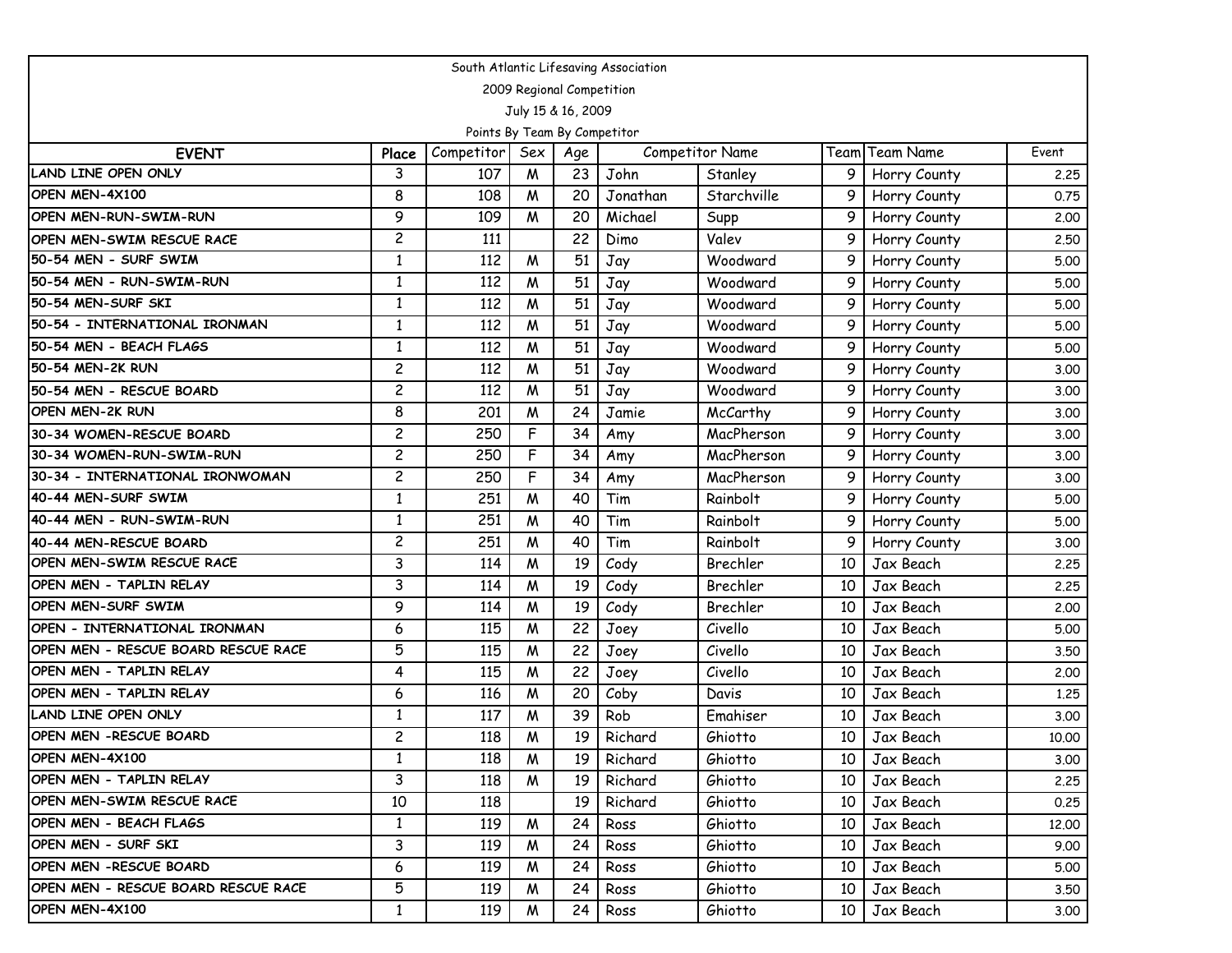| South Atlantic Lifesaving Association |                           |                              |     |                    |         |                 |    |                |       |  |  |  |  |
|---------------------------------------|---------------------------|------------------------------|-----|--------------------|---------|-----------------|----|----------------|-------|--|--|--|--|
|                                       | 2009 Regional Competition |                              |     |                    |         |                 |    |                |       |  |  |  |  |
|                                       |                           |                              |     | July 15 & 16, 2009 |         |                 |    |                |       |  |  |  |  |
|                                       |                           | Points By Team By Competitor |     |                    |         |                 |    |                |       |  |  |  |  |
| <b>EVENT</b>                          | Place                     | Competitor                   | Sex | Age                |         | Competitor Name |    | Team Team Name | Event |  |  |  |  |
| OPEN MEN - TAPLIN RELAY               | 3                         | 119                          | M   | 24                 | Ross    | Ghiotto         | 10 | Jax Beach      | 2,25  |  |  |  |  |
| OPEN MEN - BEACH FLAGS                | 5                         | 120                          | M   | 22                 | Holden  | Harris          | 10 | Jax Beach      | 7.00  |  |  |  |  |
| OPEN MEN - TAPLIN RELAY               | 4                         | 120                          | W   | 22                 | Holden  | Harris          | 10 | Jax Beach      | 2.00  |  |  |  |  |
| OPEN MEN-SWIM RESCUE RACE             | 10                        | 120                          |     | 22                 | Holden  | Harris          | 10 | Jax Beach      | 0.25  |  |  |  |  |
| 35-39 MEN-RESCUE BOARD                | $\mathbf{1}$              | 121                          | M   | 37                 | Bill    | Horn            | 10 | Jax Beach      | 5.00  |  |  |  |  |
| 35-39 - INTERNATIONAL IRONMAN         | $\overline{c}$            | 121                          | W   | 37                 | Bill    | Horn            | 10 | Jax Beach      | 3.00  |  |  |  |  |
| OPEN MEN - TAPLIN RELAY               | 6                         | 121                          | W   | 37                 | Bill    | Horn            | 10 | Jax Beach      | 1.25  |  |  |  |  |
| 35-39 MEN-SURF SKI                    | 3                         | 121                          | M   | 37                 | Bill    | Horn            | 10 | Jax Beach      | 1,00  |  |  |  |  |
| OPEN MEN - BEACH FLAGS                | $\overline{c}$            | 122                          | M   | 35                 | Bryon   | Iveson          | 10 | Jax Beach      | 10.00 |  |  |  |  |
| 35-39 MEN-SURF SKI                    | 1                         | 122                          | M   | 35                 | Bryon   | Iveson          | 10 | Jax Beach      | 5.00  |  |  |  |  |
| 35-39 - INTERNATIONAL IRONMAN         | 1                         | 122                          | M   | 35                 | Bryon   | Iveson          | 10 | Jax Beach      | 5.00  |  |  |  |  |
| 35-39 MEN - BEACH FLAGS               | $\mathbf{1}$              | 122                          | W   | 35                 | Bryon   | Iveson          | 10 | Jax Beach      | 5.00  |  |  |  |  |
| OPEN WOMEN-RESCUE BOARD               | $\mathbf{1}$              | 123                          | F   | 26                 | Jelisse | Marrero         | 10 | Jax Beach      | 12,00 |  |  |  |  |
| OPEN WOMEN - SURF SKI                 | 6                         | 123                          | F   | 26                 | Jelisse | Marrero         | 10 | Jax Beach      | 5.00  |  |  |  |  |
| OPEN WOMEN - RESCUE BOARD RESCUE RACE | $\overline{c}$            | 123                          | F   | 26                 | Jelisse | Marrero         | 10 | Jax Beach      | 5.00  |  |  |  |  |
| OPEN - INTERNATIONAL IRONWOMAN        | $\overline{7}$            | 123                          | F   | 26                 | Jelisse | Marrero         | 10 | Jax Beach      | 4.00  |  |  |  |  |
| <b>OPEN WOMEN-4X100</b>               | $\overline{c}$            | 123                          | F   | 26                 | Jelisse | Marrero         | 10 | Jax Beach      | 2.50  |  |  |  |  |
| OPEN WOMEN-SWIM RESCUE RACE           | 8                         | 123                          | F   | 26                 | Jelisse | Marrero         | 10 | Jax Beach      | 0.75  |  |  |  |  |
| OPEN MEN-4X100                        | $\mathbf{1}$              | 124                          | M   | 19                 | Joshua  | Middleton       | 10 | Jax Beach      | 3.00  |  |  |  |  |
| OPEN MEN - TAPLIN RELAY               | $\overline{c}$            | 124                          | M   | 19                 | Joshua  | Middleton       | 10 | Jax Beach      | 2.50  |  |  |  |  |
| 35-39 MEN-SURF SWIM                   | 3                         | 124                          | M   | 19                 | Joshua  | Middleton       | 10 | Jax Beach      | 1,00  |  |  |  |  |
| OPEN WOMEN - SURF SKI                 | $\mathbf{1}$              | 125                          | F   | 18                 | Kaitlyn | Morris          | 10 | Jax Beach      | 12.00 |  |  |  |  |
| OPEN - INTERNATIONAL IRONWOMAN        | $\overline{c}$            | 125                          | F   | 18                 | Kaitlyn | Morris          | 10 | Jax Beach      | 10.00 |  |  |  |  |
| OPEN WOMEN-RESCUE BOARD               | 3                         | 125                          | F   | 18                 | Kaitlyn | Morris          | 10 | Jax Beach      | 9.00  |  |  |  |  |
| OPEN WOMEN - RESCUE BOARD RESCUE RACE | $\overline{c}$            | 125                          | F   | 18                 | Kaitlyn | Morris          | 10 | Jax Beach      | 5.00  |  |  |  |  |
| <b>LAND LINE OPEN ONLY</b>            | $\mathbf{1}$              | 125                          | F   | 18                 | Kaitlyn | Morris          | 10 | Jax Beach      | 3.00  |  |  |  |  |
| OPEN WOMEN-4X100                      | $\overline{c}$            | 125                          | F   | 18                 | Kaitlyn | Morris          | 10 | Jax Beach      | 2.50  |  |  |  |  |
| <b>OPEN WOMEN-SWIM RESCUE RACE</b>    | 8                         | 125                          | F   | 18                 | Kaitlyn | Morris          | 10 | Jax Beach      | 0.75  |  |  |  |  |
| <b>OPEN MEN - BEACH FLAGS</b>         | 3                         | 126                          | W   | 24                 | Art     | Naidzich        | 10 | Jax Beach      | 9.00  |  |  |  |  |
| <b>LAND LINE OPEN ONLY</b>            | $\mathbf{1}$              | 126                          | M   | 24                 | Art     | Naidzich        | 10 | Jax Beach      | 3.00  |  |  |  |  |
| OPEN MEN-SWIM RESCUE RACE             | 3                         | 126                          | M   | 24                 | Art     | Naidzich        | 10 | Jax Beach      | 2.25  |  |  |  |  |
| OPEN - INTERNATIONAL IRONMAN          | 9                         | 126                          | M   | 24                 | Art     | Naidzich        | 10 | Jax Beach      | 2.00  |  |  |  |  |
| OPEN MEN - TAPLIN RELAY               | 4                         | 126                          | M   | 24                 | Art     | Naidzich        | 10 | Jax Beach      | 2.00  |  |  |  |  |
| <b>OPEN MEN-SURF SWIM</b>             | 10                        | 126                          | M   | 24                 | Art     | Naidzich        | 10 | Jax Beach      | 1.00  |  |  |  |  |
| OPEN MEN - SURF SKI                   | $\mathbf{1}$              | 128                          | M   | 25                 | Barrett | Phifer          | 10 | Jax Beach      | 12.00 |  |  |  |  |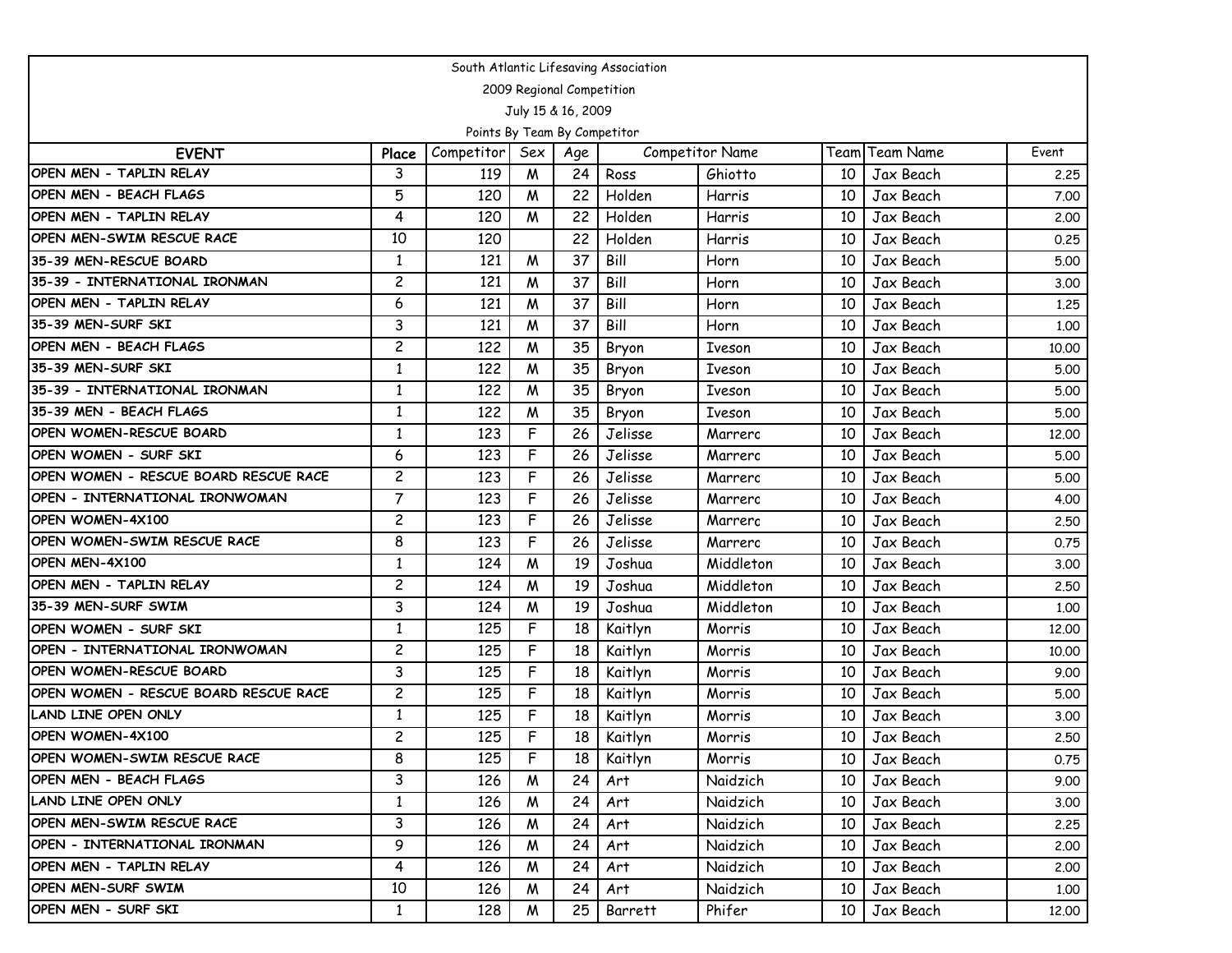| South Atlantic Lifesaving Association |                           |                              |                    |     |                |                        |    |                       |       |  |  |  |  |
|---------------------------------------|---------------------------|------------------------------|--------------------|-----|----------------|------------------------|----|-----------------------|-------|--|--|--|--|
|                                       | 2009 Regional Competition |                              |                    |     |                |                        |    |                       |       |  |  |  |  |
|                                       |                           |                              | July 15 & 16, 2009 |     |                |                        |    |                       |       |  |  |  |  |
|                                       |                           | Points By Team By Competitor |                    |     |                |                        |    |                       |       |  |  |  |  |
| <b>EVENT</b>                          | Place                     | Competitor                   | Sex                | Age |                | <b>Competitor Name</b> |    | <b>Team Team Name</b> | Event |  |  |  |  |
| OPEN - INTERNATIONAL IRONMAN          | $\overline{c}$            | 128                          | M                  | 25  | Barrett        | Phifer                 | 10 | Jax Beach             | 10.00 |  |  |  |  |
| OPEN MEN - RESCUE BOARD               | 5                         | 128                          | W                  | 25  | Barrett        | Phifer                 | 10 | Jax Beach             | 7.00  |  |  |  |  |
| OPEN MEN - RESCUE BOARD RESCUE RACE   | 3                         | 128                          | M                  | 25  | Barrett        | Phifer                 | 10 | Jax Beach             | 4.50  |  |  |  |  |
| OPEN MEN - TAPLIN RELAY               | $\overline{c}$            | 128                          | M                  | 25  | <b>Barrett</b> | Phifer                 | 10 | Jax Beach             | 2.50  |  |  |  |  |
| OPEN MEN-SWIM RESCUE RACE             | 3                         | 128                          |                    | 25  | <b>Barrett</b> | Phifer                 | 10 | Jax Beach             | 2.25  |  |  |  |  |
| OPEN MEN - RESCUE BOARD RESCUE RACE   | 3                         | 129                          | M                  | 17  | Eli            | Phillips               | 10 | Jax Beach             | 4.50  |  |  |  |  |
| OPEN MEN-RUN-SWIM-RUN                 | 8                         | 129                          | M                  | 17  | Eli            | Phillips               | 10 | Jax Beach             | 3.00  |  |  |  |  |
| OPEN MEN - TAPLIN RELAY               | $\overline{c}$            | 129                          | M                  | 17  | Eli            | Phillips               | 10 | Jax Beach             | 2.50  |  |  |  |  |
| OPEN MEN - SURF SKI                   | 4                         | 130                          | M                  | 27  | Chris          | Saggau                 | 10 | Jax Beach             | 8.00  |  |  |  |  |
| OPEN MEN - TAPLIN RELAY               | 6                         | 130                          | M                  | 27  | Chris          | Saggau                 | 10 | Jax Beach             | 1.25  |  |  |  |  |
| OPEN MEN-SWIM RESCUE RACE             | 10                        | 130                          | M                  | 27  | Chris          | Saggau                 | 10 | Jax Beach             | 0.25  |  |  |  |  |
| OPEN MEN-4X100                        | $\mathbf{1}$              | 131                          | M                  | 17  | Austin         | Schoenberg             | 10 | Jax Beach             | 3.00  |  |  |  |  |
| OPEN MEN - TAPLIN RELAY               | 3                         | 131                          | M                  | 17  | Austin         | Schoenberg             | 10 | Jax Beach             | 2.25  |  |  |  |  |
| OPEN MEN-SWIM RESCUE RACE             | 10                        | 131                          | M                  | 17  | Austin         | Schoenberg             | 10 | Jax Beach             | 0.25  |  |  |  |  |
| OPEN WOMEN - SURF SKI                 | 4                         | 132                          | F                  | 17  | Allison        | Shemenski              | 10 | Jax Beach             | 8.00  |  |  |  |  |
| OPEN - INTERNATIONAL IRONWOMAN        | 4                         | 132                          | F                  | 17  | Allison        | Shemenski              | 10 | Jax Beach             | 8.00  |  |  |  |  |
| <b>OPEN WOMEN-2K RUN</b>              | 6                         | 132                          | F                  | 17  | Allison        | Shemenski              | 10 | Jax Beach             | 5.00  |  |  |  |  |
| OPEN WOMEN-RESCUE BOARD               | 6                         | 132                          | F                  | 17  | Allison        | Shemenski              | 10 | Jax Beach             | 5.00  |  |  |  |  |
| OPEN WOMEN-4X100                      | $\overline{c}$            | 132                          | F                  | 17  | Allison        | Shemenski              | 10 | Jax Beach             | 2.50  |  |  |  |  |
| OPEN WOMEN - RESCUE BOARD RESCUE RACE | $\overline{7}$            | 132                          | F                  | 17  | Allison        | Shemenski              | 10 | Jax Beach             | 2.00  |  |  |  |  |
| OPEN MEN - TAPLIN RELAY               | 4                         | 132                          | F                  | 17  | Allison        | Shemenski              | 10 | Jax Beach             | 2,00  |  |  |  |  |
| OPEN WOMEN-SWIM RESCUE RACE           | 8                         | 132                          | F                  | 17  | Allison        | Shemenski              | 10 | Jax Beach             | 0.75  |  |  |  |  |
| OPEN WOMEN-4X100                      | $\overline{c}$            | 133                          | F                  | 19  | Kaitlyn        | Shemenski              | 10 | Jax Beach             | 2.50  |  |  |  |  |
| OPEN WOMEN - RESCUE BOARD RESCUE RACE | $\overline{7}$            | 133                          | F                  | 19  | Kaitlyn        | Shemenski              | 10 | Jax Beach             | 2.00  |  |  |  |  |
| OPEN WOMEN-SWIM RESCUE RACE           | 8                         | 133                          | F                  | 19  | Kaitlyn        | Shemenski              | 10 | Jax Beach             | 0.75  |  |  |  |  |
| <b>LAND LINE OPEN ONLY</b>            | $\mathbf{1}$              | 134                          | M                  | 23  | Nick           | Wellington             | 10 | Jax Beach             | 3.00  |  |  |  |  |
| OPEN MEN - TAPLIN RELAY               | 6                         | 134                          | W                  | 23  | Nick           | Wellington             | 10 | Jax Beach             | 1.25  |  |  |  |  |
| OPEN MEN - SURF SKI                   | 2                         | 135                          | W                  | 40  | Thom           | Wright                 | 10 | Jax Beach             | 10.00 |  |  |  |  |
| OPEN MEN - RESCUE BOARD               | 4                         | 135                          | M                  | 40  | Thom           | Wright                 | 10 | Jax Beach             | 8.00  |  |  |  |  |
| OPEN - INTERNATIONAL IRONMAN          | 5                         | 135                          | M                  | 40  | Thom           | Wright                 | 10 | Jax Beach             | 7.00  |  |  |  |  |
| 40-44 MEN-RESCUE BOARD                | $\mathbf{1}$              | 135                          | M                  | 40  | Thom           | Wright                 | 10 | Jax Beach             | 5.00  |  |  |  |  |
| 40-44 MEN-SURF SKI                    | 1                         | 135                          | M                  | 40  | Thom           | Wright                 | 10 | Jax Beach             | 5.00  |  |  |  |  |
| 40-44 - INTERNATIONAL IRONMAN         | $\mathbf{1}$              | 135                          | M                  | 40  | Thom           | Wright                 | 10 | Jax Beach             | 5.00  |  |  |  |  |
| 40-44 MEN - BEACH FLAGS               | $\mathbf{1}$              | 135                          | M                  | 40  | Thom           | Wright                 | 10 | Jax Beach             | 5.00  |  |  |  |  |
| 40-44 MEN-SURF SWIM                   | $\overline{c}$            | 135                          | M                  | 40  | Thom           | Wright                 | 10 | Jax Beach             | 3.00  |  |  |  |  |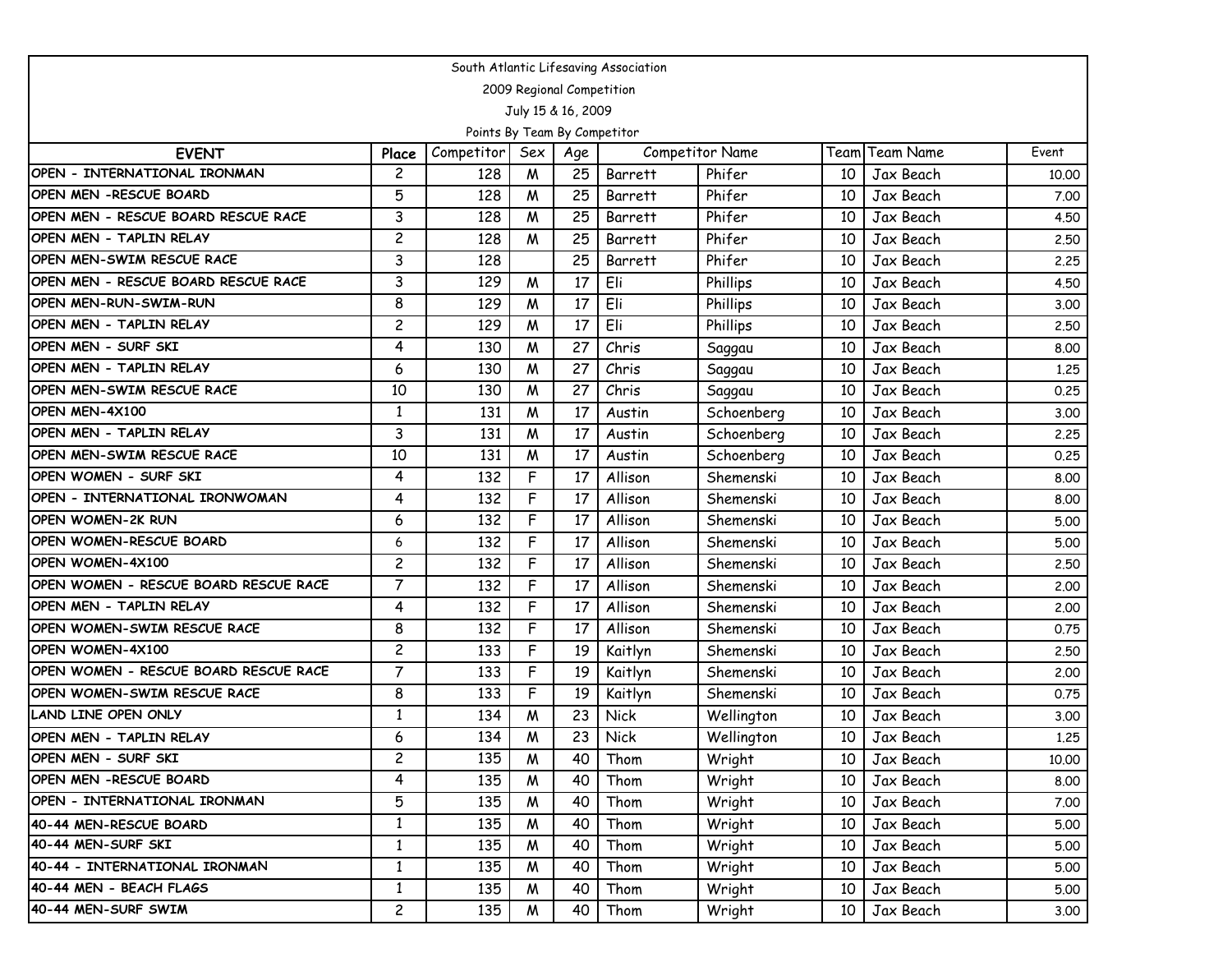| South Atlantic Lifesaving Association |                |                              |     |                           |          |                        |      |                  |       |  |  |  |
|---------------------------------------|----------------|------------------------------|-----|---------------------------|----------|------------------------|------|------------------|-------|--|--|--|
|                                       |                |                              |     | 2009 Regional Competition |          |                        |      |                  |       |  |  |  |
|                                       |                |                              |     | July 15 & 16, 2009        |          |                        |      |                  |       |  |  |  |
|                                       |                | Points By Team By Competitor |     |                           |          |                        |      |                  |       |  |  |  |
| <b>EVENT</b>                          | Place          | Competitor                   | Sex | Age                       |          | <b>Competitor Name</b> | Team | <b>Team Name</b> | Event |  |  |  |
| OPEN MEN - TAPLIN RELAY               | 2              | 135                          | M   | 40                        | Thom     | Wright                 | 10   | Jax Beach        | 2.50  |  |  |  |
| OPEN MEN-SWIM RESCUE RACE             | 3              | 135                          |     | 40                        | Thom     | Wright                 | 10   | Jax Beach        | 2.25  |  |  |  |
| OPEN WOMEN-SWIM RESCUE RACE           | 5              | 202                          | F   | 18                        | Kelly    | Archer                 | 11   | Kill Devil Hills | 1.75  |  |  |  |
| OPEN MEN-4X100                        | 6              | 203                          | M   | 20                        | Ben      | Battaile               | 11   | Kill Devil Hills | 1.25  |  |  |  |
| OPEN WOMEN-SWIM RESCUE RACE           | 5              | 204                          | F   | 17                        | Brandi   | Berry                  | 11   | Kill Devil Hills | 1.75  |  |  |  |
| OPEN WOMEN-4X100                      | 1              | 205                          | F   | 24                        | Sarah    | Baird                  | 11   | Kill Devil Hills | 3.00  |  |  |  |
| OPEN WOMEN-SWIM RESCUE RACE           | 5              | 205                          | F   | 24                        | Sarah    | Baird                  | 11   | Kill Devil Hills | 1.75  |  |  |  |
| OPEN WOMEN-RESCUE BOARD               | 4              | 206                          | F   | 24                        | Christen | Cevoli                 | 11   | Kill Devil Hills | 8.00  |  |  |  |
| OPEN WOMEN-4X100                      | 1              | 206                          | F   | 24                        | Christen | Cevoli                 | 11   | Kill Devil Hills | 3.00  |  |  |  |
| OPEN WOMEN-SWIM RESCUE RACE           | 5              | 206                          | F   | 24                        | Christen | Cevoli                 | 11   | Kill Devil Hills | 1.75  |  |  |  |
| OPEN WOMEN - BEACH FLAGS              | $\mathbf{1}$   | 207                          | F   | 19                        | Meghan   | Flynn                  | 11   | Kill Devil Hills | 12,00 |  |  |  |
| OPEN WOMEN-4X100                      | $\mathbf{1}$   | 207                          | F   | 19                        | Meghan   | Flynn                  | 11   | Kill Devil Hills | 3.00  |  |  |  |
| OPEN MEN-4X100                        | 6              | 208                          | M   | 20                        | Eric     | Henderson              | 11   | Kill Devil Hills | 1.25  |  |  |  |
| OPEN WOMEN - BEACH FLAGS              | 3              | 209                          | F   | 18                        | Kelly    | Kenny                  | 11   | Kill Devil Hills | 9.00  |  |  |  |
| OPEN WOMEN-4X100                      | $\mathbf{1}$   | 209                          | F   | 18                        | Kelly    | Kenny                  | 11   | Kill Devil Hills | 3.00  |  |  |  |
| OPEN MEN-4X100                        | 6              | 210                          | M   | 24                        | Greg     | Midgett                | 11   | Kill Devil Hills | 1.25  |  |  |  |
| OPEN MEN-4X100                        | 6              | 211                          | M   | 18                        | Cam      | Ulmar                  | 11   | Kill Devil Hills | 1.25  |  |  |  |
| OPEN WOMEN-RUN-SWIM-RUN               | $\mathbf{3}$   | 136                          | F   | 20                        | Anna     | Battiata               | 13   | Nags Head        | 9.00  |  |  |  |
| <b>OPEN WOMEN-SURF SWIM</b>           | $\overline{7}$ | 136                          | F   | 20                        | Anna     | Battiata               | 13   | Nags Head        | 4.00  |  |  |  |
| OPEN WOMEN-4X100                      | 8              | 136                          | F   | 20                        | Anna     | Battiata               | 13   | Nags Head        | 0.75  |  |  |  |
| LAND LINE OPEN ONLY                   | $\overline{7}$ | 137                          | M   | 22                        | Matt     | Cahill                 | 13   | Nags Head        | 1.00  |  |  |  |
| OPEN MEN-4X100                        | 10             | 137                          | M   | 22                        | Matt     | Cahill                 | 13   | Nags Head        | 0.25  |  |  |  |
| OPEN WOMEN-2K RUN                     | 3              | 138                          | F   | 21                        | Aly      | Cox                    | 13   | Nags Head        | 9.00  |  |  |  |
| OPEN WOMEN-RESCUE BOARD               | 5              | 138                          | F   | 21                        | Aly      | Cox                    | 13   | Nags Head        | 7.00  |  |  |  |
| OPEN WOMEN-4X100                      | 8              | 138                          | F   | 21                        | Aly      | Cox                    | 13   | Nags Head        | 0.75  |  |  |  |
| <b>OPEN WOMEN-2K RUN</b>              | 4              | 139                          | F   | 21                        | Kim      | Cox                    | 13   | Nags Head        | 8.00  |  |  |  |
| LAND LINE OPEN ONLY                   | $\overline{7}$ | 139                          | F   | 21                        | Kim      | Cox                    | 13   | Nags Head        | 1.00  |  |  |  |
| OPEN WOMEN-4X100                      | 8              | 139                          | F   | 21                        | Kim      | $\mathcal{C}$ ox       | 13   | Nags Head        | 0.75  |  |  |  |
| OPEN MEN - RESCUE BOARD RESCUE RACE   | 9              | 140                          | W   | 20                        | Ben      | DiFranco               | 13   | Nags Head        | 1.00  |  |  |  |
| OPEN MEN - SURF SKI                   | 8              | 141                          | W   | 25                        | Phil     | Forslund               | 13   | Nags Head        | 3.00  |  |  |  |
| LAND LINE OPEN ONLY                   | $\overline{7}$ | 141                          | M   | 25                        | Phil     | Forslund               | 13   | Nags Head        | 1.00  |  |  |  |
| OPEN MEN-4X100                        | 10             | 141                          | W   | 25                        | Phil     | Forslund               | 13   | Nags Head        | 0.25  |  |  |  |
| OPEN - INTERNATIONAL IRONWOMAN        | 3              | 142                          | F   | 28                        | Beth     | McCullough             | 13   | Nags Head        | 9.00  |  |  |  |
| OPEN WOMEN - SURF SKI                 | $\overline{7}$ | 142                          | F   | 28                        | Beth     | McCullough             | 13   | Nags Head        | 4.00  |  |  |  |
| OPEN WOMEN - RESCUE BOARD RESCUE RACE | 9              | 142                          | F   | 28                        | Beth     | McCullough             | 13   | Nags Head        | 1.00  |  |  |  |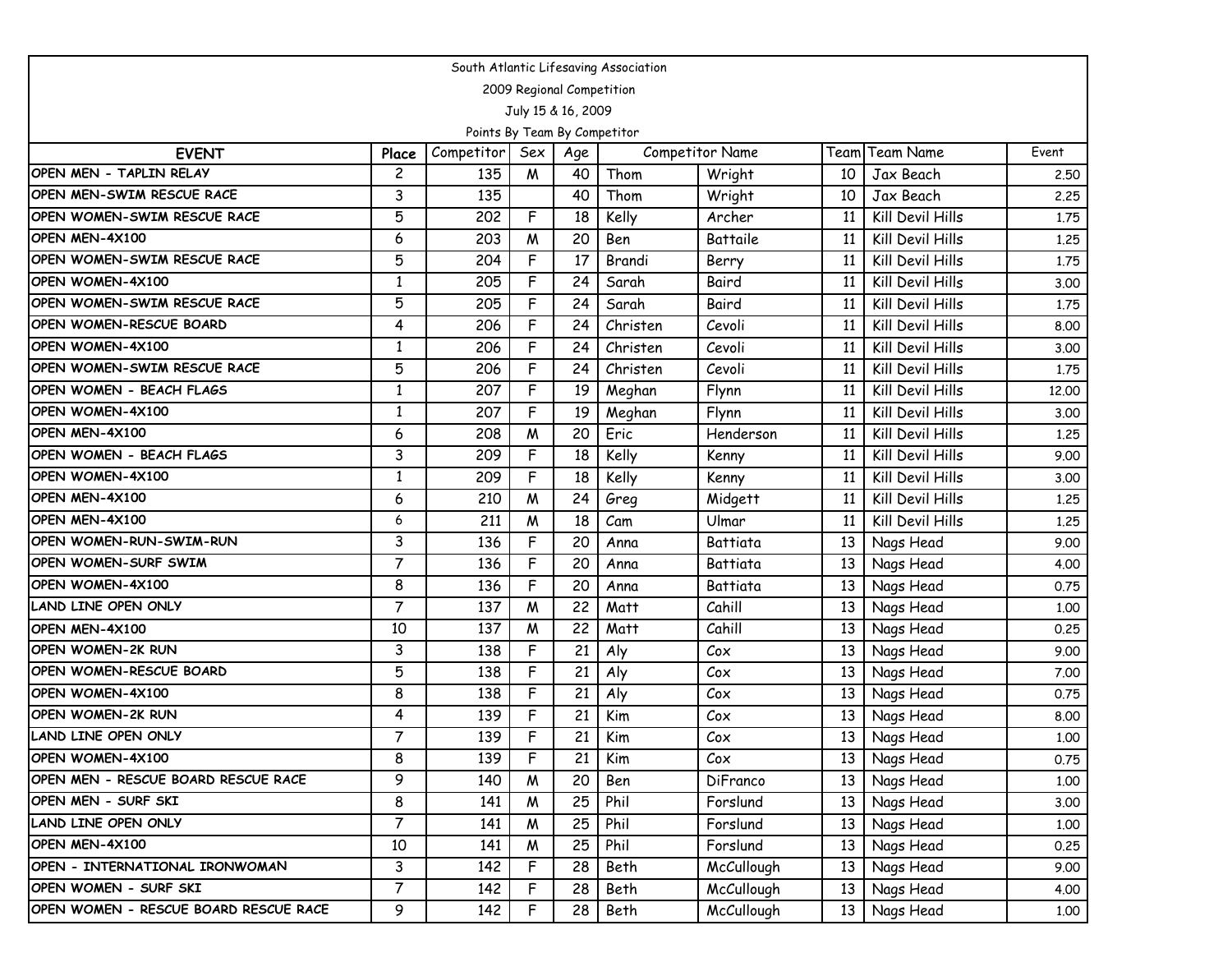| South Atlantic Lifesaving Association |                |                              |     |                           |         |                        |      |                  |       |  |  |  |
|---------------------------------------|----------------|------------------------------|-----|---------------------------|---------|------------------------|------|------------------|-------|--|--|--|
|                                       |                |                              |     | 2009 Regional Competition |         |                        |      |                  |       |  |  |  |
|                                       |                |                              |     | July 15 & 16, 2009        |         |                        |      |                  |       |  |  |  |
|                                       |                | Points By Team By Competitor |     |                           |         |                        |      |                  |       |  |  |  |
| <b>EVENT</b>                          | Place          | Competitor                   | Sex | Age                       |         | <b>Competitor Name</b> | Team | <b>Team Name</b> | Event |  |  |  |
| 30-34 MEN- 2K RUN                     | 1              | 143                          | M   | 31                        | Chad    | Motz                   | 13   | Nags Head        | 5.00  |  |  |  |
| 30-34 MEN-SURF SKI                    | $\overline{c}$ | 143                          | M   | 31                        | Chad    | Motz                   | 13   | Nags Head        | 3.00  |  |  |  |
| 30-34 - INTERANTIONAL IRONMAN         | $\overline{c}$ | 143                          | W   | 31                        | Chad    | Motz                   | 13   | Nags Head        | 3.00  |  |  |  |
| LAND LINE OPEN ONLY                   | $\overline{7}$ | 143                          | M   | 31                        | Chad    | Motz                   | 13   | Nags Head        | 1.00  |  |  |  |
| OPEN MEN-4X100                        | 10             | 143                          | M   | 31                        | Chad    | Motz                   | 13   | Nags Head        | 0.25  |  |  |  |
| <b>OPEN MEN-2K RUN</b>                | $\overline{7}$ | 144                          | W   | 21                        | Steven  | Smiley                 | 13   | Nags Head        | 4.00  |  |  |  |
| OPEN MEN - RESCUE BOARD RESCUE RACE   | 9              | 144                          | W   | 21                        | Steven  | Smiley                 | 13   | Nags Head        | 1.00  |  |  |  |
| OPEN MEN-4X100                        | 10             | 144                          | M   | 21                        | Steven  | Smiley                 | 13   | Nags Head        | 0.25  |  |  |  |
| OPEN - INTERNATIONAL IRONMAN          | 10             | 145                          | W   | 22                        | Matt    | Stevens                | 13   | Nags Head        | 1.00  |  |  |  |
| OPEN WOMEN - SURF SKI                 | $\overline{c}$ | 146                          | F   | 25                        | Sasha   | Zevenhuizen            | 13   | Nags Head        | 10.00 |  |  |  |
| OPEN WOMEN-RESCUE BOARD               | 9              | 146                          | F   | 25                        | Sasha   | Zevenhuizen            | 13   | Nags Head        | 2.00  |  |  |  |
| OPEN WOMEN - RESCUE BOARD RESCUE RACE | 9              | 146                          | F   | 25                        | Sasha   | Zevenhuizen            | 13   | Nags Head        | 1.00  |  |  |  |
| <b>OPEN WOMEN-4X100</b>               | 8              | 146                          | F   | 25                        | Sasha   | Zevenhuizen            | 13   | Nags Head        | 0.75  |  |  |  |
| 50-54 MEN-2K RUN                      | 1              | 212                          | M   | 51                        | John    | Kenny                  | 13   | Nags Head        | 5.00  |  |  |  |
| 50-54 MEN - RESCUE BOARD              | $\mathbf{1}$   | 212                          | W   | 51                        | John    | Kenny                  | 13   | Nags Head        | 5.00  |  |  |  |
| 50-54 MEN - SURF SWIM                 | $\overline{c}$ | 212                          | M   | 51                        | John    | Kenny                  | 13   | Nags Head        | 3.00  |  |  |  |
| 50-54 MEN - RUN-SWIM-RUN              | $\overline{c}$ | 212                          | W   | 51                        | John    | Kenny                  | 13   | Nags Head        | 3.00  |  |  |  |
| 50-54 MEN-SURF SKI                    | $\overline{c}$ | 212                          | W   | 51                        | John    | Kenny                  | 13   | Nags Head        | 3.00  |  |  |  |
| 50-54 - INTERNATIONAL IRONMAN         | $\overline{c}$ | 212                          | W   | 51                        | John    | Kenny                  | 13   | Nags Head        | 3.00  |  |  |  |
| 50-54 MEN - BEACH FLAGS               | $\overline{c}$ | 212                          | W   | 51                        | John    | Kenny                  | 13   | Nags Head        | 3.00  |  |  |  |
| OPEN MEN-4X100                        | 5              | 239                          | W   | 21                        | Wally   | Arnold                 | 15   | Ponte Vedra      | 1.75  |  |  |  |
| OPEN MEN-4X100                        | $\overline{5}$ | 240                          | M   | 19                        | Stewart | C <sub>ox</sub>        | 15   | Ponte Vedra      | 1.75  |  |  |  |
| OPEN MEN-4X100                        | 5              | 241                          | M   | 21                        | Kyle    | Forbes                 | 15   | Ponte Vedra      | 1.75  |  |  |  |
| OPEN MEN - BEACH FLAGS                | 9              | 242                          | W   | 19                        | Tyler   | Haertlien              | 15   | Ponte Vedra      | 2.00  |  |  |  |
| OPEN MEN-4X100                        | $\overline{5}$ | 242                          | W   | 19                        | Tyler   | Haertlien              | 15   | Ponte Vedra      | 1.75  |  |  |  |
| <b>OPEN WOMEN-2K RUN</b>              | 9              | 244                          | F   | 19                        | Jamie   | Koch                   | 15   | Ponte Vedra      | 2.00  |  |  |  |
| <b>OPEN MEN -RESCUE BOARD</b>         | 10             | 147                          | M   | 23                        | Alex    | Angyalfy               | 16   | St Johns County  | 1.00  |  |  |  |
| OPEN MEN - TAPLIN RELAY               | 10             | 148                          | M   | 23                        | Josh    | Ashley                 | 16   | St Johns County  | 0.25  |  |  |  |
| OPEN MEN - SURF SKI                   | $\overline{7}$ | 150                          | Μ   | 27                        | Tiegh   | Collins                | 16   | St Johns County  | 4.00  |  |  |  |
| OPEN MEN - TAPLIN RELAY               | 10             | 150                          | M   | 27                        | Tiegh   | Collins                | 16   | St Johns County  | 0.25  |  |  |  |
| 55-59 MEN - SURF SWIM                 | $\overline{c}$ | 158                          | W   | 56                        | Clark   | Pace                   | 16   | St Johns County  | 3.00  |  |  |  |
| 55-59 MEN - RUN-SWIM-RUN              | $\overline{c}$ | 158                          | M   | 56                        | Clark   | Pace                   | 16   | St Johns County  | 3.00  |  |  |  |
| 40-44 MEN - 2K RUN                    | $\mathbf{1}$   | 160                          | M   | 42                        | Mike    | Rosenberg              | 16   | St Johns County  | 5.00  |  |  |  |
| 40-44 MEN-RESCUE BOARD                | 3              | 160                          | M   | 42                        | Mike    | Rosenberg              | 16   | St Johns County  | 1.00  |  |  |  |
| 40-44 MEN - BEACH FLAGS               | 3              | 160                          | W   | 42                        | Mike    | Rosenberg              | 16   | St Johns County  | 1.00  |  |  |  |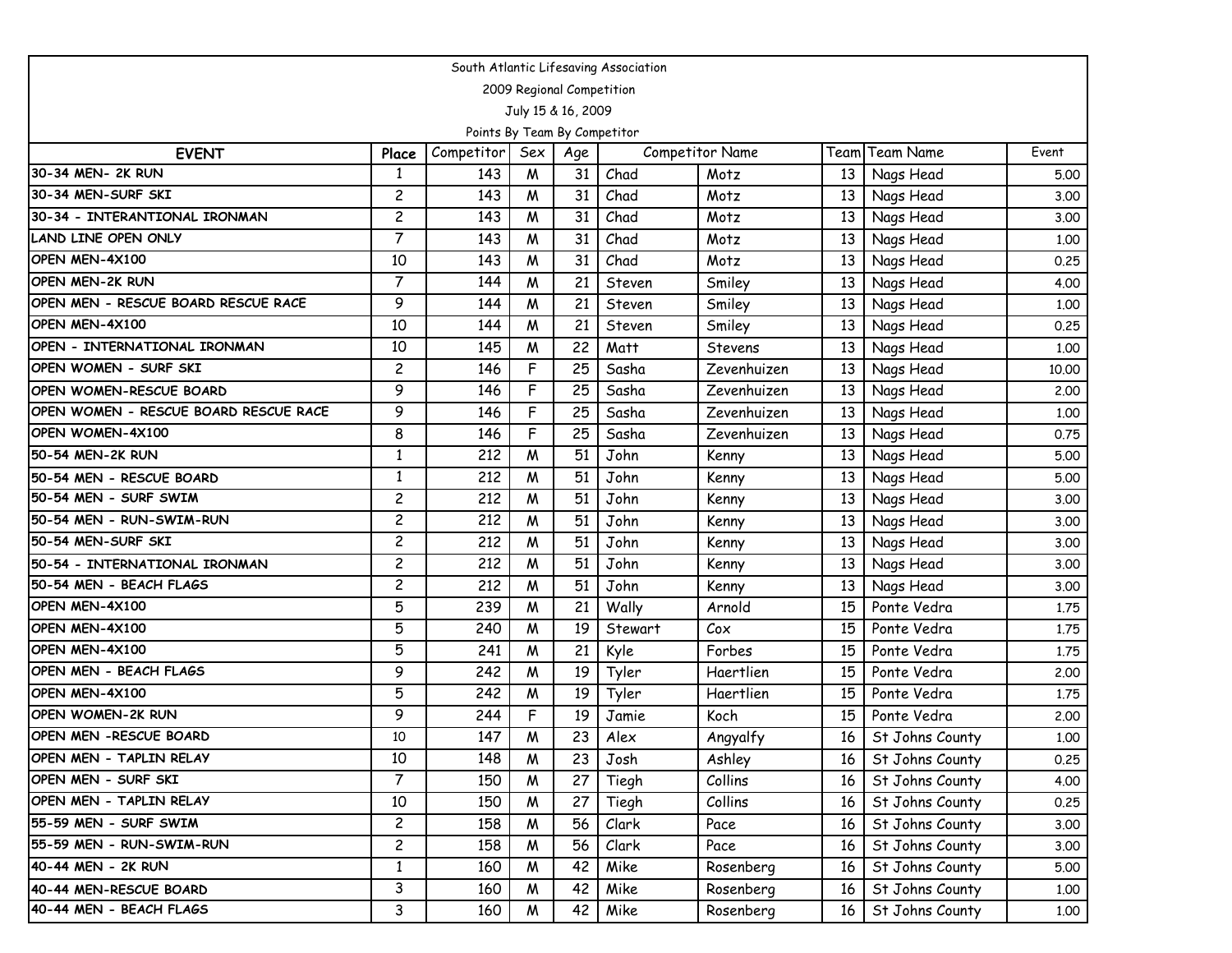| South Atlantic Lifesaving Association |                         |            |     |     |        |                        |      |                 |       |  |
|---------------------------------------|-------------------------|------------|-----|-----|--------|------------------------|------|-----------------|-------|--|
| 2009 Regional Competition             |                         |            |     |     |        |                        |      |                 |       |  |
| July 15 & 16, 2009                    |                         |            |     |     |        |                        |      |                 |       |  |
| Points By Team By Competitor          |                         |            |     |     |        |                        |      |                 |       |  |
| <b>EVENT</b>                          | Place                   | Competitor | Sex | Age |        | <b>Competitor Name</b> |      | Team Team Name  | Event |  |
| OPEN MEN - TAPLIN RELAY               | 10                      | 161        | M   | 23  | John   | Russell                | 16   | St Johns County | 0.25  |  |
| OPEN MEN - TAPLIN RELAY               | 10                      | 162        | W   | 21  | Steve  | Uzelac                 | 16   | St Johns County | 0.25  |  |
| OPEN WOMEN-SWIM RESCUE RACE           | 3                       | 175        | F   | 21  | Marty  | Antony                 | 17   | Virginia Beach  | 2.25  |  |
| <b>OPEN WOMEN-SURF SWIM</b>           | 10                      | 175        | F   | 21  | Marty  | Antony                 | 17   | Virginia Beach  | 1.00  |  |
| OPEN WOMEN-SWIM RESCUE RACE           | 3                       | 176        | F   | 20  | April  | Barrientos             | 17   | Virginia Beach  | 2.25  |  |
| <b>LAND LINE OPEN ONLY</b>            | 8                       | 176        | F   | 20  | April  | Barrientos             | 17   | Virginia Beach  | 0.75  |  |
| 45-49 MEN - 2K RUN                    | 1                       | 177        | M   | 47  | Dave   | <b>Bostic</b>          | 17   | Virginia Beach  | 5.00  |  |
| 45-49 MEN - SURF SWIM                 | 1                       | 177        | M   | 47  | Dave   | <b>Bostic</b>          | 17   | Virginia Beach  | 5.00  |  |
| 45-49 MEN - RESCUE BOARD              | $\mathbf{1}$            | 177        | M   | 47  | Dave   | <b>Bostic</b>          | 17   | Virginia Beach  | 5.00  |  |
| 45-49 MEN - RUN-SWIM-RUN              | 1                       | 177        | M   | 47  | Dave   | <b>Bostic</b>          | 17   | Virginia Beach  | 5.00  |  |
| 45-49 MEN - BEACH FLAGS               | 1                       | 177        | M   | 47  | Dave   | <b>Bostic</b>          | 17   | Virginia Beach  | 5.00  |  |
| OPEN MEN-SURF SWIM                    | 6                       | 178        | M   | 20  | Austin | <b>Brett</b>           | 17   | Virginia Beach  | 5.00  |  |
| OPEN MEN-RUN-SWIM-RUN                 | 6                       | 178        | M   | 20  | Austin | <b>Brett</b>           | 17   | Virginia Beach  | 5.00  |  |
| <b>OPEN MEN-SWIM RESCUE RACE</b>      | 5                       | 178        |     | 20  | Austin | <b>Brett</b>           | 17   | Virginia Beach  | 1.75  |  |
| 30-34 MEN-RESCUE BOARD                | $\mathbf{1}$            | 179        | M   | 34  | David  | Dierstein              | 17   | Virginia Beach  | 5.00  |  |
| 30-34 MEN- 2K RUN                     | $\overline{c}$          | 179        | M   | 34  | David  | Dierstein              | 17   | Virginia Beach  | 3.00  |  |
| <b>LAND LINE OPEN ONLY</b>            | 8                       | 179        | M   | 34  | David  | Dierstein              | 17   | Virginia Beach  | 0.75  |  |
| 60 + MEN - 2K RUN                     | $\mathbf{1}$            | 180        | M   | 60  | Jim    | Dierstein              | 17   | Virginia Beach  | 5.00  |  |
| 60 + MEN - SURF SWIM                  | $\mathbf{1}$            | 180        | M   | 60  | Jim    | Dierstein              | 17   | Virginia Beach  | 5.00  |  |
| 60 + MEN - RESCUE BOARD               | 1                       | 180        | M   | 60  | Jim    | Dierstein              | 17   | Virginia Beach  | 5.00  |  |
| 60 + MEN-RUN-SWIM-RUN                 | 1                       | 180        | W   | 60  | Jim    | Dierstein              | 17   | Virginia Beach  | 5.00  |  |
| 60 + MEN - BEACH FLAGS                | 1                       | 180        | M   | 60  | Jim    | Dierstein              | 17   | Virginia Beach  | 5.00  |  |
| OPEN WOMEN-2K RUN                     | $\mathbf{1}$            | 181        | F   | 22  | Ginna  | Ellis                  | 17   | Virginia Beach  | 12.00 |  |
| LAND LINE OPEN ONLY                   | 6                       | 181        | F   | 22  | Ginna  | Ellis                  | 17   | Virginia Beach  | 1.25  |  |
| OPEN WOMEN-SWIM RESCUE RACE           | 10                      | 181        | F   | 22  | Ginna  | Ellis                  | 17   | Virginia Beach  | 0.25  |  |
| 35-39 MEN-SURF SWIM                   | $\overline{\mathbf{c}}$ | 184        | M   | 38  | Tom    | Gill                   | 17   | Virginia Beach  | 3.00  |  |
| 35-39 MEN-RUN-SWIM-RUN                | 2                       | 184        | W   | 38  | Tom    | Gill                   | 17   | Virginia Beach  | 3.00  |  |
| LAND LINE OPEN ONLY                   | 9                       | 184        | W   | 38  | Tom    | Gill                   | 17 I | Virginia Beach  | 0.50  |  |
| OPEN MEN-SWIM RESCUE RACE             | 5                       | 185        |     | 19  | Caleb  | Guzik                  | 17   | Virginia Beach  | 1.75  |  |
| LAND LINE OPEN ONLY                   | 6                       | 185        | M   | 19  | Caleb  | Guzik                  | 17   | Virginia Beach  | 1.25  |  |
| OPEN WOMEN-SWIM RESCUE RACE           | 3                       | 186        | F   | 18  | Cayla  | Haney                  | 17   | Virginia Beach  | 2.25  |  |
| OPEN WOMEN-4X100                      | 3                       | 186        | F   | 18  | Cayla  | Haney                  | 17   | Virginia Beach  | 2.25  |  |
| 50-54 WOMEN-2K RUN                    | $\mathbf{1}$            | 187        | F   | 52  | Nancy  | Hodges                 | 17   | Virginia Beach  | 5.00  |  |
| 50-54 WOMEN - SURF SWIM               | $\mathbf{1}$            | 187        | F   | 52  | Nancy  | Hodges                 | 17   | Virginia Beach  | 5.00  |  |
| 50-54 WOMEN - RESCUE BOARD            | $\mathbf{1}$            | 187        | F   | 52  | Nancy  | Hodges                 | 17   | Virginia Beach  | 5.00  |  |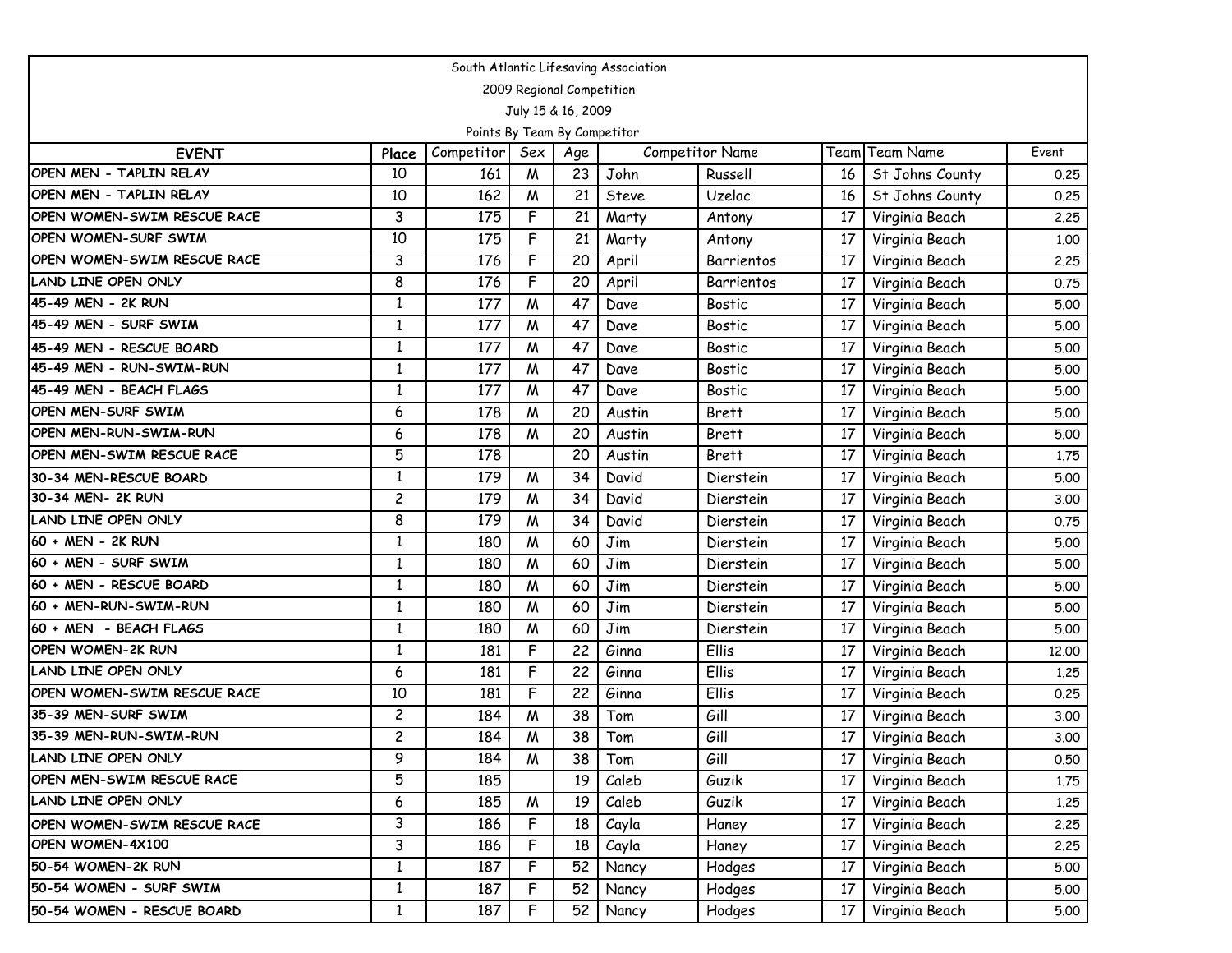| South Atlantic Lifesaving Association |                |            |     |                |          |                        |                 |                  |       |  |
|---------------------------------------|----------------|------------|-----|----------------|----------|------------------------|-----------------|------------------|-------|--|
| 2009 Regional Competition             |                |            |     |                |          |                        |                 |                  |       |  |
| July 15 & 16, 2009                    |                |            |     |                |          |                        |                 |                  |       |  |
| Points By Team By Competitor          |                |            |     |                |          |                        |                 |                  |       |  |
| <b>EVENT</b>                          | Place          | Competitor | Sex | Age            |          | <b>Competitor Name</b> | Team            | <b>Team Name</b> | Event |  |
| 50-54 WOMEN - RUN-SWIM-RUN            | $\mathbf{1}$   | 187        | F   | 52             | Nancy    | Hodges                 | 17              | Virginia Beach   | 5.00  |  |
| 50-54 WOMEN - BEACH FLAGS             | $\mathbf{1}$   | 187        | F   | 52             | Nancy    | Hodges                 | 17              | Virginia Beach   | 5.00  |  |
| OPEN WOMEN-SWIM RESCUE RACE           | 10             | 187        | F   | 52             | Nancy    | Hodges                 | 17              | Virginia Beach   | 0.25  |  |
| 35-39 MEN - BEACH FLAGS               | 3              | 188        | W   | 38             | Ed       | Hosey                  | 17              | Virginia Beach   | 1.00  |  |
| <b>LAND LINE OPEN ONLY</b>            | 8              | 188        | M   | 38             | Ed       | Hosey                  | 17              | Virginia Beach   | 0.75  |  |
| OPEN WOMEN-SWIM RESCUE RACE           | 10             | 189        | F   | 19             | Alix     | Kloster                | 17              | Virginia Beach   | 0.25  |  |
| OPEN WOMEN-RESCUE BOARD               | 8              | 190        | F   | $\overline{c}$ | Robin    | Lang                   | 17              | Virginia Beach   | 3.00  |  |
| OPEN WOMEN - RESCUE BOARD RESCUE RACE | 6              | 190        | F   | 2              | Robin    | Lang                   | 17              | Virginia Beach   | 2.50  |  |
| OPEN WOMEN-SWIM RESCUE RACE           | 10             | 190        | F   | 2              | Robin    | Lang                   | 17              | Virginia Beach   | 0.25  |  |
| 35-39 MEN-2K RUN                      | 1              | 191        | W   | 36             | Marc     | Levine                 | 17              | Virginia Beach   | 5.00  |  |
| 35-39 MEN-RUN-SWIM-RUN                | 3              | 191        | W   | 36             | Marc     | Levine                 | 17              | Virginia Beach   | 1.00  |  |
| <b>LAND LINE OPEN ONLY</b>            | 9              | 191        | W   | 36             | Marc     | Levine                 | 17              | Virginia Beach   | 0.50  |  |
| OPEN WOMEN-SURF SWIM                  | 8              | 192        | F   | 17             | Ashley   | Luchsinger             | 17              | Virginia Beach   | 3.00  |  |
| OPEN WOMEN-RUN-SWIM-RUN               | 8              | 192        | F   | 17             | Ashley   | Luchsinger             | 17              | Virginia Beach   | 3.00  |  |
| OPEN WOMEN-SWIM RESCUE RACE           | 4              | 192        | F   | 17             | Ashley   | Luchsinger             | 17              | Virginia Beach   | 2,00  |  |
| OPEN WOMEN-4X100                      | 3              | 193        | F   | 17             | Katelyn  | McKenna                | 17              | Virginia Beach   | 2.25  |  |
| OPEN WOMEN-SWIM RESCUE RACE           | 4              | 193        | F   | 17             | Katelyn  | McKenna                | 17              | Virginia Beach   | 2.00  |  |
| OPEN WOMEN - BEACH FLAGS              | 9              | 193        | F   | 17             | Katelyn  | McKenna                | 17              | Virginia Beach   | 2.00  |  |
| OPEN MEN-SWIM RESCUE RACE             | 5              | 194        | M   | 25             | Sean     | Millard                | 17              | Virginia Beach   | 1.75  |  |
| <b>LAND LINE OPEN ONLY</b>            | 6              | 194        | W   | 25             | Sean     | Millard                | 17              | Virginia Beach   | 1.25  |  |
| OPEN WOMEN - BEACH FLAGS              | 5              | 195        | F   | 19             | Nicole   | Morgan                 | 17              | Virginia Beach   | 7.00  |  |
| OPEN WOMEN-SWIM RESCUE RACE           | 3              | 195        | F   | 19             | Nicole   | Morgan                 | 17              | Virginia Beach   | 2.25  |  |
| OPEN WOMEN-4X100                      | 3              | 195        | F   | 19             | Nicole   | Morgan                 | 17              | Virginia Beach   | 2.25  |  |
| OPEN MEN-RUN-SWIM-RUN                 | 4              | 196        | W   | 21             | Scott    | Norton                 | 17              | Virginia Beach   | 8.00  |  |
| OPEN MEN-SURF SWIM                    | 5              | 196        | M   | 21             | Scott    | Norton                 | 17              | Virginia Beach   | 7.00  |  |
| LAND LINE OPEN ONLY                   | 8              | 196        | M   | 21             | Scott    | Norton                 | 17              | Virginia Beach   | 0.75  |  |
| OPEN WOMEN-RUN-SWIM-RUN               | 6              | 197        | F   | 16             | Kimberly | Rich                   | 17              | Virginia Beach   | 5.00  |  |
| OPEN WOMEN - RESCUE BOARD RESCUE RACE | 6              | 197        | F   | 16             | Kimberly | Rich                   | 17 <sup>1</sup> | Virginia Beach   | 2.50  |  |
| OPEN WOMEN-SURF SWIM                  | 9              | 197        | F   | 16             | Kimberly | Rich                   | 17              | Virginia Beach   | 2.00  |  |
| OPEN WOMEN-SWIM RESCUE RACE           | 4              | 197        | F   | 16             | Kimberly | Rich                   | 17              | Virginia Beach   | 2.00  |  |
| LAND LINE OPEN ONLY                   | 9              | 197        | F   | 16             | Kimberly | Rich                   | 17              | Virginia Beach   | 0.50  |  |
| OPEN MEN-SWIM RESCUE RACE             | 5              | 198        | M   | 19             | Tristan  | Pietrzak               | 17              | Virginia Beach   | 1.75  |  |
| LAND LINE OPEN ONLY                   | 6              | 198        | M   | 19             | Tristan  | Pietrzak               | 17              | Virginia Beach   | 1.25  |  |
| OPEN MEN-SURF SWIM                    | $\overline{7}$ | 199        | M   | 18             | Jordan   | Redmond                | 17              | Virginia Beach   | 4.00  |  |
| LAND LINE OPEN ONLY                   | 9              | 199        | M   | 18             | Jordan   | Redmond                | 17              | Virginia Beach   | 0.50  |  |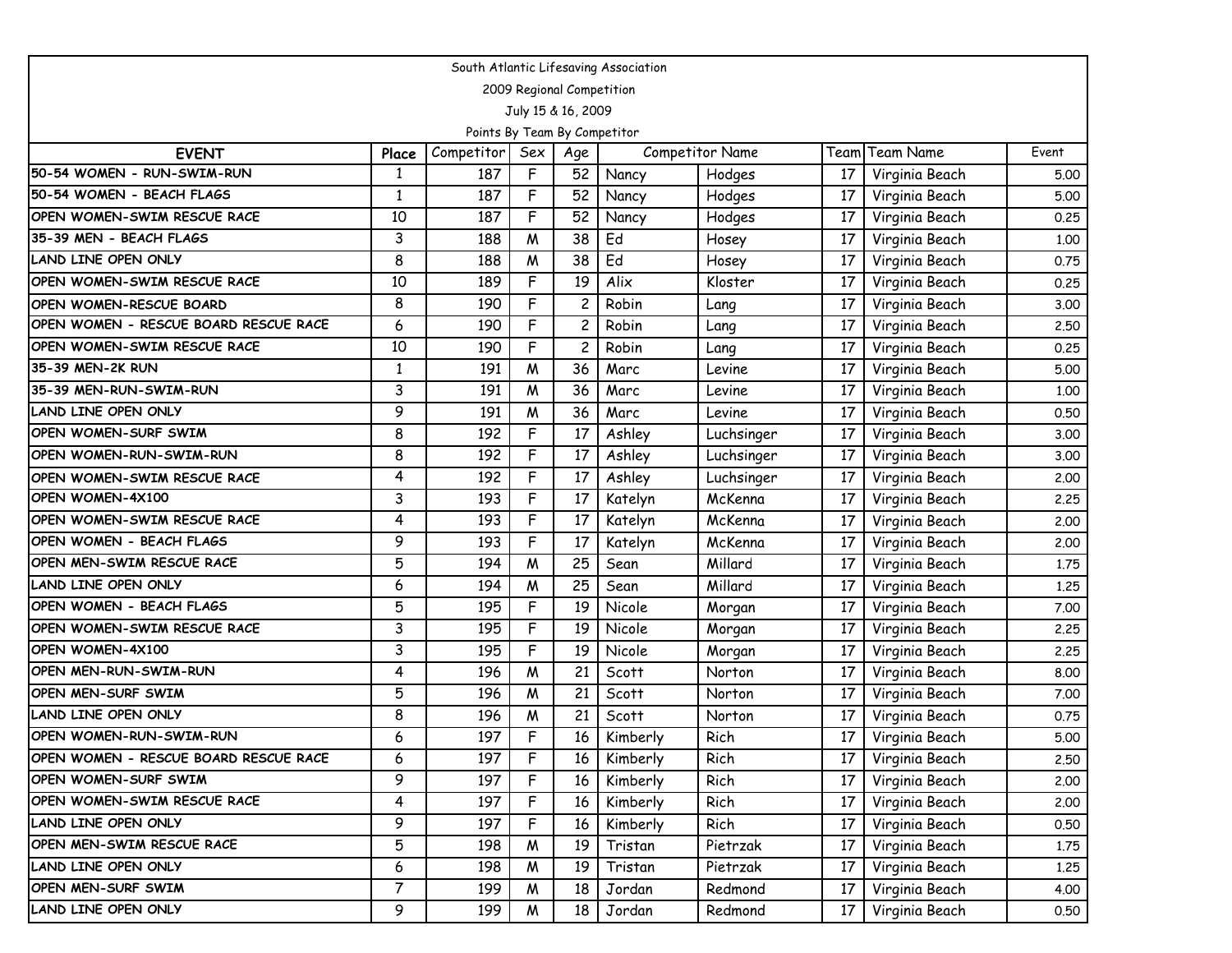| South Atlantic Lifesaving Association |                |            |     |                 |          |                        |    |                    |       |  |
|---------------------------------------|----------------|------------|-----|-----------------|----------|------------------------|----|--------------------|-------|--|
| 2009 Regional Competition             |                |            |     |                 |          |                        |    |                    |       |  |
| July 15 & 16, 2009                    |                |            |     |                 |          |                        |    |                    |       |  |
| Points By Team By Competitor          |                |            |     |                 |          |                        |    |                    |       |  |
| <b>EVENT</b>                          | Place          | Competitor | Sex | Age             |          | <b>Competitor Name</b> |    | Team Team Name     | Event |  |
| OPEN WOMEN-4X100                      | 3              | 200        | F   | 17              | Kristina | Tew                    | 17 | Virginia Beach     | 2.25  |  |
| OPEN WOMEN-SWIM RESCUE RACE           | 4              | 200        | F   | 17              | Kristina | Tew                    | 17 | Virginia Beach     | 2.00  |  |
| <b>OPEN MEN-RUN-SWIM-RUN</b>          | $\mathbf{1}$   | 224        | M   | 21              | Robert   | Anderson               | 18 | Wrightsville Beach | 12.00 |  |
| OPEN MEN-SURF SWIM                    | 4              | 224        | M   | 21              | Robert   | Anderson               | 18 | Wrightsville Beach | 8.00  |  |
| OPEN MEN-SWIM RESCUE RACE             | $\overline{7}$ | 224        | W   | 21              | Robert   | Anderson               | 18 | Wrightsville Beach | 1.00  |  |
| OPEN MEN-4X100                        | $\overline{7}$ | 224        | M   | 21              | Robert   | Anderson               | 18 | Wrightsville Beach | 1.00  |  |
| OPEN MEN - SURF SKI                   | 6              | 225        | M   | 30              | Scott    | Anderson               | 18 | Wrightsville Beach | 5.00  |  |
| 30-34 MEN-SURF SKI                    | 1              | 225        | M   | 30              | Scott    | Anderson               | 18 | Wrightsville Beach | 5.00  |  |
| 30-34 MEN-SURF SWIM                   | $\overline{c}$ | 225        | M   | 30              | Scott    | Anderson               | 18 | Wrightsville Beach | 3.00  |  |
| 30-34 MEN-RUN-SWIM-RUN                | $\overline{c}$ | 225        | M   | 30              | Scott    | Anderson               | 18 | Wrightsville Beach | 3.00  |  |
| OPEN MEN - RESCUE BOARD RESCUE RACE   | 6              | 225        | M   | 30              | Scott    | Anderson               | 18 | Wrightsville Beach | 2.50  |  |
| OPEN MEN - TAPLIN RELAY               | 5              | 225        | W   | 30              | Scott    | Anderson               | 18 | Wrightsville Beach | 1.75  |  |
| 30-34 MEN- 2K RUN                     | 3              | 225        | M   | 30              | Scott    | Anderson               | 18 | Wrightsville Beach | 1.00  |  |
| OPEN MEN-SWIM RESCUE RACE             | $\overline{7}$ | 225        | M   | 30              | Scott    | Anderson               | 18 | Wrightsville Beach | 1.00  |  |
| 30-34 - INTERANTIONAL IRONMAN         | 3              | 225        | M   | 30              | Scott    | Anderson               | 18 | Wrightsville Beach | 1.00  |  |
| 50-54 MEN-2K RUN                      | 3              | 226        | M   | 51              | Dave     | Baker                  | 18 | Wrightsville Beach | 1.00  |  |
| 50-54 MEN - SURF SWIM                 | 3              | 226        | M   | 51              | Dave     | Baker                  | 18 | Wrightsville Beach | 1.00  |  |
| 50-54 MEN - RESCUE BOARD              | 3              | 226        | W   | 51              | Dave     | Baker                  | 18 | Wrightsville Beach | 1.00  |  |
| 50-54 MEN - RUN-SWIM-RUN              | 3              | 226        | M   | 51              | Dave     | Baker                  | 18 | Wrightsville Beach | 1.00  |  |
| OPEN WOMEN-2K RUN                     | $\overline{c}$ | 227        | F   | 21              | Mary     | Bojarski               | 18 | Wrightsville Beach | 10.00 |  |
| OPEN WOMEN - RESCUE BOARD RESCUE RACE | 4              | 227        | F   | 21              | Mary     | Bojarski               | 18 | Wrightsville Beach | 4.00  |  |
| <b>OPEN MEN-2K RUN</b>                | 10             | 228        | M   | 23              | Kyle     | Costello               | 18 | Wrightsville Beach | 1.00  |  |
| OPEN MEN-4X100                        | 7              | 228        | M   | 23              | Kyle     | Costello               | 18 | Wrightsville Beach | 1.00  |  |
| 35-39 MEN-2K RUN                      | $\overline{c}$ | 229        | W   | 35              | Brendan  | Doyle                  | 18 | Wrightsville Beach | 3.00  |  |
| OPEN WOMEN-RESCUE BOARD               | $\overline{c}$ | 230        | F   | 26              | Lindsey  | Gerkins                | 18 | Wrightsville Beach | 10.00 |  |
| OPEN WOMEN - SURF SKI                 | 5              | 230        | F   | 26              | Lindsey  | Gerkins                | 18 | Wrightsville Beach | 7.00  |  |
| OPEN - INTERNATIONAL IRONWOMAN        | 5              | 230        | F   | 26              | Lindsey  | Gerkins                | 18 | Wrightsville Beach | 7.00  |  |
| OPEN WOMEN - RESCUE BOARD RESCUE RACE | 4              | 230        | F   | 26 <sub>1</sub> | Lindsey  | Gerkins                | 18 | Wrightsville Beach | 4.00  |  |
| LAND LINE OPEN ONLY                   | 5              | 230        | F   | 26              | Lindsey  | Gerkins                | 18 | Wrightsville Beach | 1.75  |  |
| OPEN MEN-SWIM RESCUE RACE             | $\mathbf{1}$   | 231        | M   | 24              | Hunter   | Hay                    | 18 | Wrightsville Beach | 3.00  |  |
| LAND LINE OPEN ONLY                   | 5              | 231        | M   | 24              | Hunter   | Hay                    | 18 | Wrightsville Beach | 1.75  |  |
| OPEN MEN - TAPLIN RELAY               | 5              | 231        | M   | 24              | Hunter   | Hay                    | 18 | Wrightsville Beach | 1.75  |  |
| 35-39 MEN - BEACH FLAGS               | $\overline{c}$ | 232        | M   | 36              | Brian    | Kothe                  | 18 | Wrightsville Beach | 3.00  |  |
| 35-39 MEN-2K RUN                      | 3              | 232        | W   | 36              | Brian    | Kothe                  | 18 | Wrightsville Beach | 1.00  |  |
| OPEN MEN-SWIM RESCUE RACE             | $\overline{7}$ | 233        |     | 25              | Matt     | Linskey                | 18 | Wrightsville Beach | 1.00  |  |